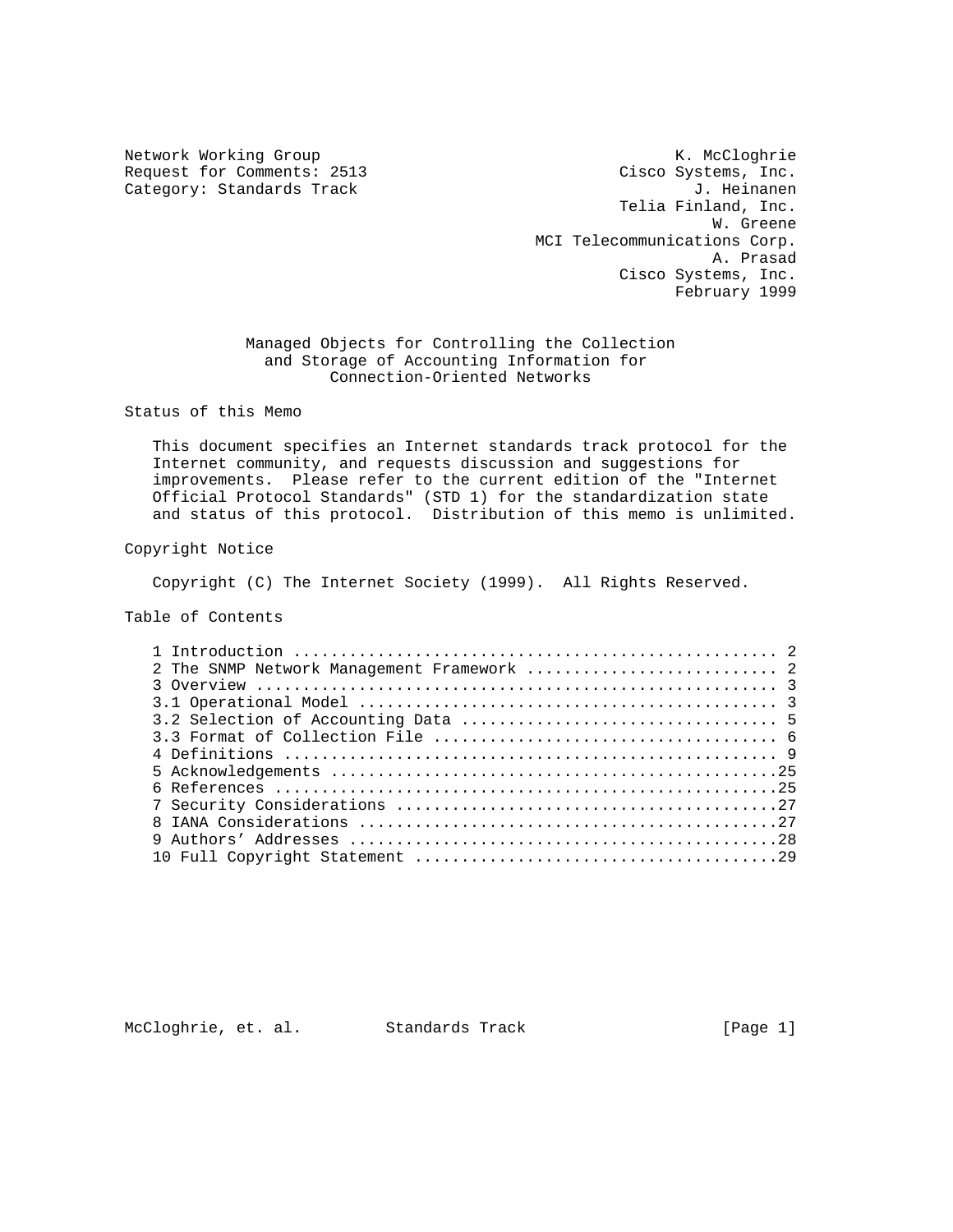1. Introduction

 This memo defines a portion of the Management Information Base (MIB) for use with network management protocols in the Internet community. In particular, it describes managed objects used for controlling the collection and storage of accounting information for connection oriented networks such as ATM. The accounting data is collected into files for later retrieval via a file transfer protocol. For information on data which can be collected for ATM networks, see [19].

2. The SNMP Network Management Framework

 The SNMP Management Framework presently consists of five major components:

- o An overall architecture, described in RFC 2271 [1].
- o Mechanisms for describing and naming objects and events for the purpose of management. The first version of this Structure of Management Information (SMI) is called SMIv1 and described in STD 16, RFC 1155 [2], STD 16, RFC 1212 [3] and RFC 1215 [4]. The second version, called SMIv2, is described in RFC 1902 [5], RFC 1903 [6] and RFC 1904 [7].
- o Message protocols for transferring management information. The first version of the SNMP message protocol is called SNMPv1 and described in STD 15, RFC 1157 [8]. A second version of the SNMP message protocol, which is not an Internet standards track protocol, is called SNMPv2c and described in RFC 1901 [9] and RFC 1906 [10]. The third version of the message protocol is called SNMPv3 and described in RFC 1906 [10], RFC 2272 [11] and RFC 2274 [12].
- o Protocol operations for accessing management information. The first set of protocol operations and associated PDU formats is described in STD 15, RFC 1157 [8]. A second set of protocol operations and associated PDU formats is described in RFC 1905 [13].
- o A set of fundamental applications described in RFC 2273 [14] and the view-based access control mechanism described in RFC 2275 [15].

 Managed objects are accessed via a virtual information store, termed the Management Information Base or MIB. Objects in the MIB are defined using the mechanisms defined in the SMI.

McCloghrie, et. al. Standards Track [Page 2]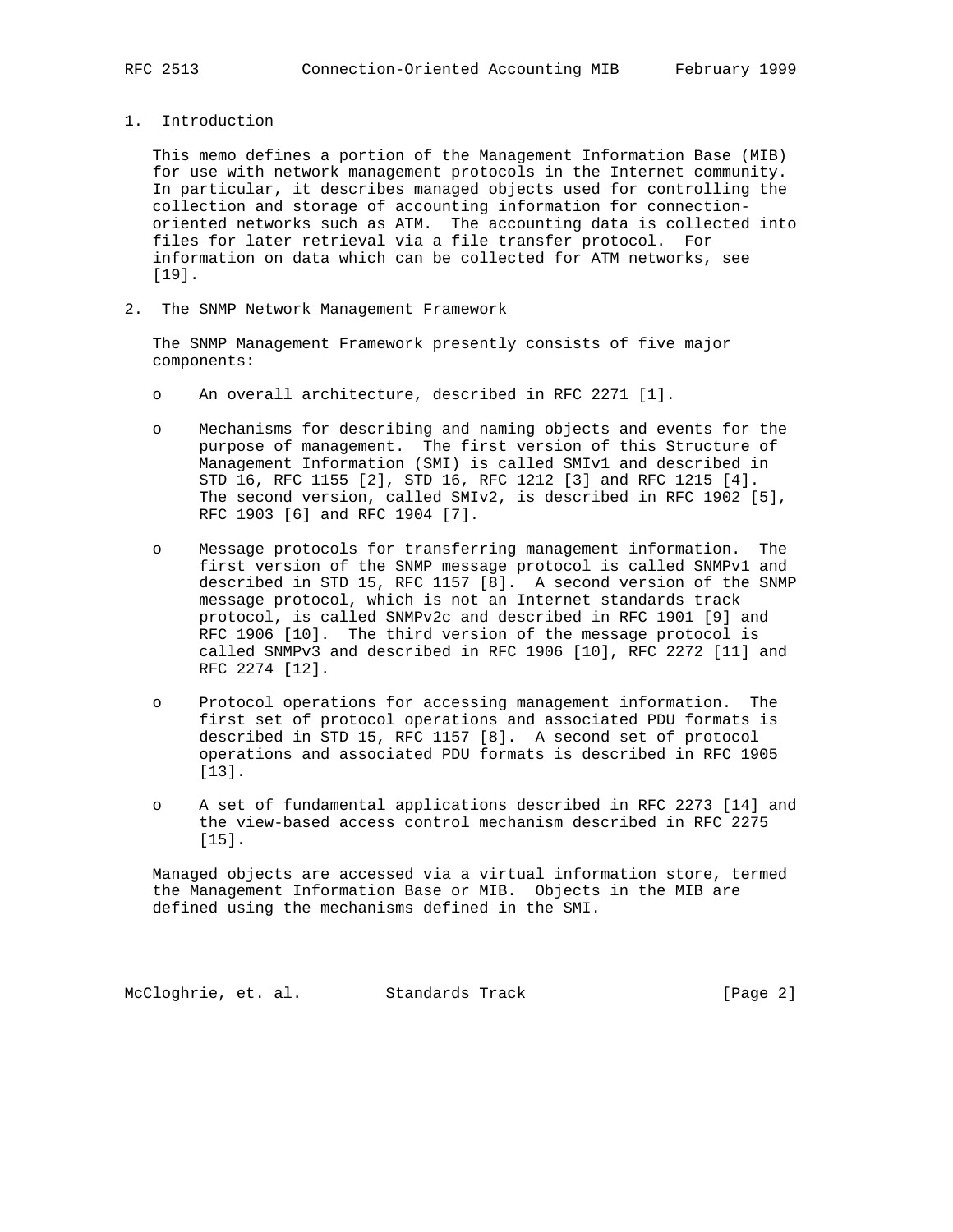This memo specifies a MIB module that is compliant to the SMIv2. A MIB conforming to the SMIv1 can be produced through the appropriate translations. The resulting translated MIB must be semantically equivalent, except where objects or events are omitted because no translation is possible (e.g., use of Counter64). Some machine readable information in SMIv2 will be converted into textual descriptions in SMIv1 during the translation process. However, this loss of machine readable information is not considered to change the semantics of the MIB.

3. Overview

 In some connection-oriented network environments, there is a need for the network administrator to be able to collect accounting data on the usage of bandwidth/resources by connections (e.g., ATM connections) within the network. Data collection should be available for switched virtual connections (SVCs and SVPs), and permanent virtual connections (PVCs and PVPs), including soft-permanent virtual connections (SPVCCs and SPVPCs). This need exists for ATM networks, and may well exist for other connection-oriented networks, such as Frame Relay.

 The potential quantity of such accounting information is such that it is not, in general, feasible to retrieve the information via SNMP. A better method is to store the collected accounting information in a file which can be subsequently retrieved via a file transfer protocol.

 It is, however, appropriate to provide management control of the selection and collection of such accounting data via SNMP. This memo describes a MIB module which provides such control in a manner independent of the type of network. One or more other documents provide definitions of particular items of accounting data which can be selected; for example, a particular set of data items which can be collected for ATM networks is specified in [19].

3.1. Operational Model

 The requirement is for switches (e.g., ATM switches) to collect data concerning the connections which are routed across some subset of their interfaces (e.g., ATM UNI and/or NNI interfaces). The collected data is stored into one or more "files". The use of multiple files allows, for example, the data collected for PVCs to be different from that collected for SVCs.

 In order to retrieve the data currently being stored in a file, the administrator instructs the switch to terminate the collection of data into that file, and start collecting data into a new file.

McCloghrie, et. al. Standards Track [Page 3]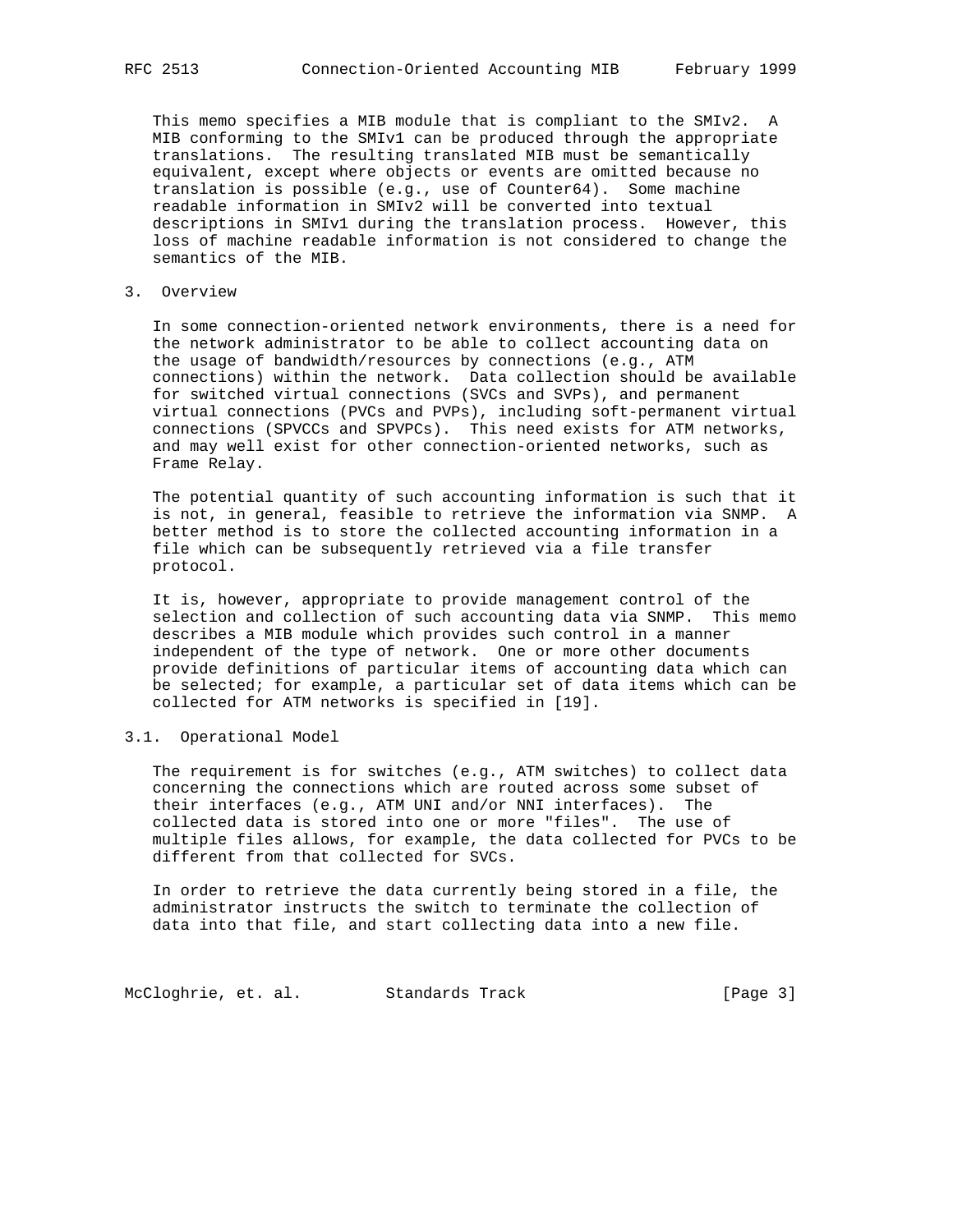After this operation, the data in the old file is available for retrieval via file transfer.

 A collection file is defined to have a maximum size. When the size of the file currently being collected exceeds a threshold percentage of that maximum size, an SNMP notification (e.g., a trap) can be optionally generated. An SNMP notification might also be generated if the file reaches its maximum size.

 The accounting data collected for each connection consists of a set of objects and their values. The set of objects and their values are collected on one or more of the following occasions:

- (1) on the release (termination) of a connection optionally including failed connection attempts;
- (2) for each active connection (having a particular minimum age) on a periodic basis;
- (3) for each active connection (having a particular minimum age) when so commanded by a management application.

 While collecting data to be stored in a particular file, the same set of objects is collected for each connection on each occasion. Having the same set of objects stored on each occasion allows the optimization of storing only the values of those objects. This results in a significantly smaller file size, since it allows the names of the objects to be stored once and only once at the beginning of the file, rather than having to store every value as a (name, value) pair.

 Two modes of agent behaviour are allowed on the event of a file reaching its maximum size:

(1) management application in control:

The agent does not automatically swap to a new file; rather, it discards newly collected data until the management application subsequently instructs it to swap to a new file. Before swapping to a new file, the name of the file into which data is currently being collected is an implementation issue of no concern to an NM application; after swapping to a new file, the name of the file available for retrieval is as specified by the controlling MIB objects. This behaviour allows the application to know exactly how many files need to be retrieved and their names without having to perform any type of file directory operation, but also results in the possibility that data will be discarded if the application does not instruct the agent to swap

McCloghrie, et. al. Standards Track [Page 4]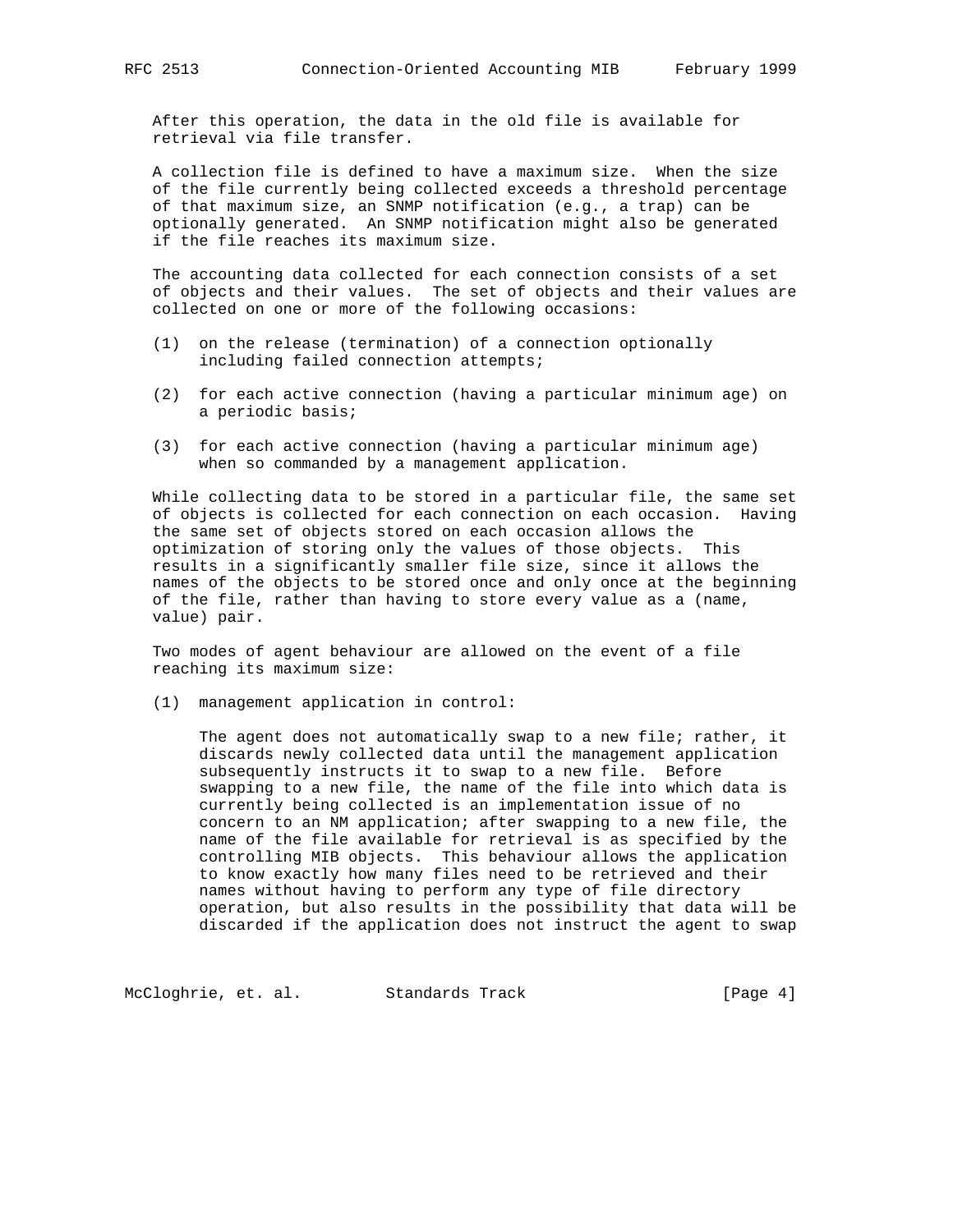within the required time frame.

(2) agent automatically swaps to new file:

 The agent terminates collection into the current (full) file, and begins collecting data into a new version of the same base file name. This behaviour aims to avoid loss of data by assuming that additional storage space is actually available to create a new version of the file. To support this behaviour, files are named using suffixes, such that when the current version of the file becomes full, the agent begins collecting data into a file with the same base file-name but with an incremented (or otherwise modified) suffix. This requires the application to perform file directory operations prior to retrieving completed files in order to know how many and which suffixes have been used.

 With either behaviour, any completed file must be an integral number of connection records (see below). When a file reaches its maximum size, collection into that file is terminated either immediately before or immediately after storing the whole of the current connection record into the file. The former causes the file to be just less than its maximum size, and the latter causes the file to be just greater than its maximum size.

3.2. Selection of Accounting Data

 The items of accounting data to be collected are specified as a set of objects. Which objects are contained in such a set is selectable by an administrator through the specification of one or more (subtree, list) tuples, where the set of objects to be collected is the union of the subsets specified by each tuple:

- 'subtree' specifies an OBJECT IDENTIFIER value such that every object in the subset is named by the subtree's value appended with a single additional sub-identifier.
- 'list' specifies an OCTET STRING value, such that if the N-th bit of the string's value is set then the the subset contains the object named by appending N as a single additional sub identifier to the subtree.

The rationale for defining each subset as a (subtree, list) tuple is that one and only one OBJECT IDENTIFIER and one OCTET STRING is needed to define the subset of objects. This simplifies the MIB mechanisms needed for selection: an NM application needs to create only one conceptual row in a MIB table for each subset (rather than needing to create a conceptual row in a table for each and every

McCloghrie, et. al. Standards Track [Page 5]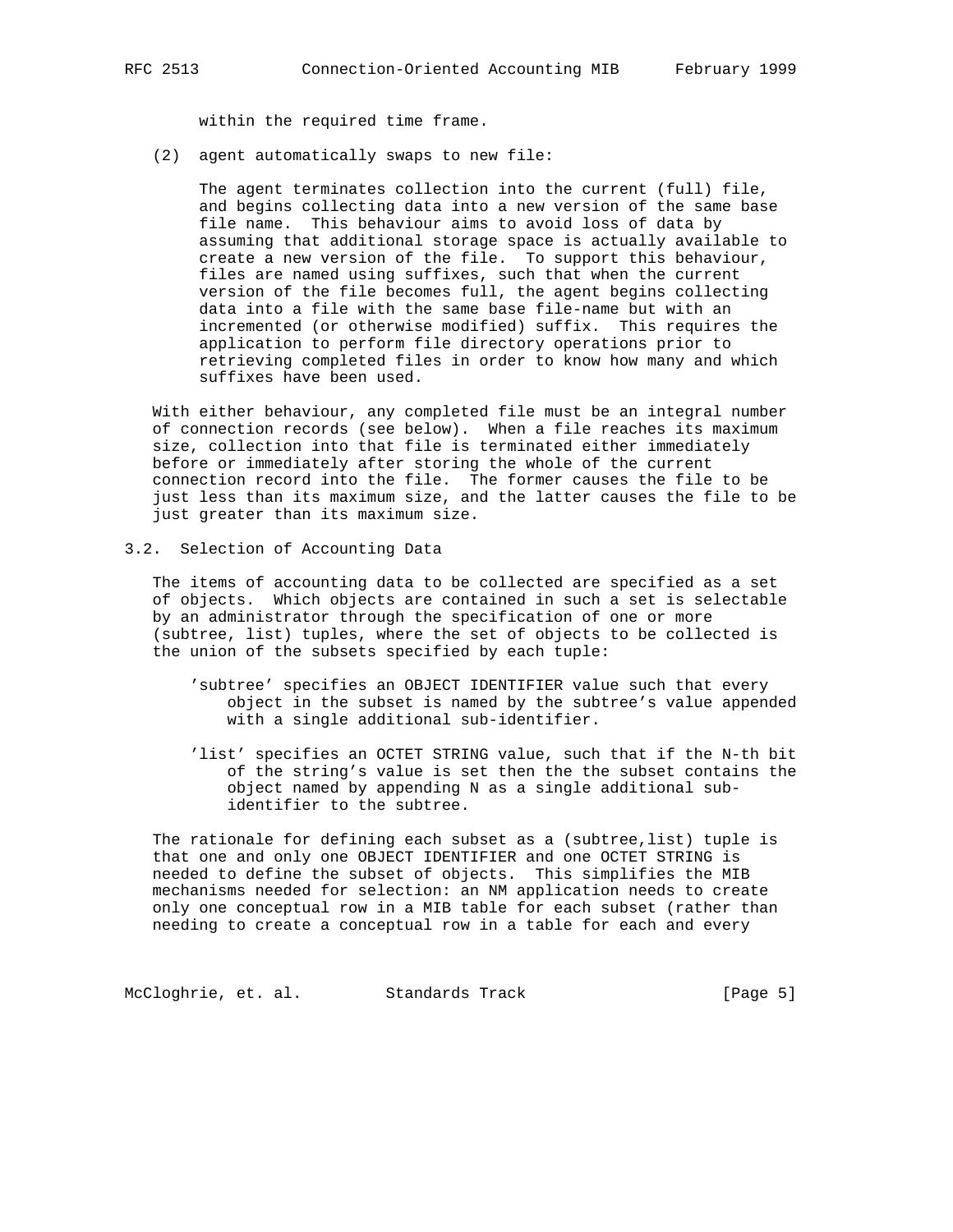object in the set).

 The number of tuples supported by a particular switch is an implementation choice. One possibility is to support two (subtree, list) tuples so that one such tuple can specify a standard 'subtree' (e.g., the atmAcctngDataObjects subtree defined in [19]), and the second tuple can specify an enterprise-specific 'subtree'; this would allow the selected set of objects to be the union of a set of standard objects and a set of enterprise-defined objects.

## 3.3. Format of Collection File

 A collection file generated by this process contains the values of MIB objects defined using the SMIv2. The standard way to encode the values of SNMP MIB objects in a device-independent manner is through the use of ASN.1's Basic Encoding Rules (BER) [18]. Thus, the standard format of an accounting file is defined here using the same adapted subset of ASN.1 [17] as the SMIv2.

 The file consists of a set of header information followed by a sequence of zero or more collection records. The header information identifies (via sysName [16]) the switch which collected the data, the date and time at which the collection in to this file started, and the sequence of one or more (subtree, list) tuples identifying the objects whose values are contained in each connection record. The header information also includes a textual description of the data contained in the file.

 Each connection record contains a sequence of values for each identified tuple, in the same order as the tuples are identified in the header information. For each tuple, the sequence of values are in ascending order of the sub-identifier which identifies them within the subtree.

 Formally, an accounting file is an ASN.1 value with the following syntax:

```
File ::=
```

| [1]                           |                                          |
|-------------------------------|------------------------------------------|
| IMPLICIT SEQUENCE             |                                          |
|                               | -- header information                    |
| sysName<br>DisplayString,     | -- name of the switch                    |
| description<br>DisplayString, | -- textual description of the collection |
| startTime                     | -- start time of the collection          |

McCloghrie, et. al. Standards Track [Page 6]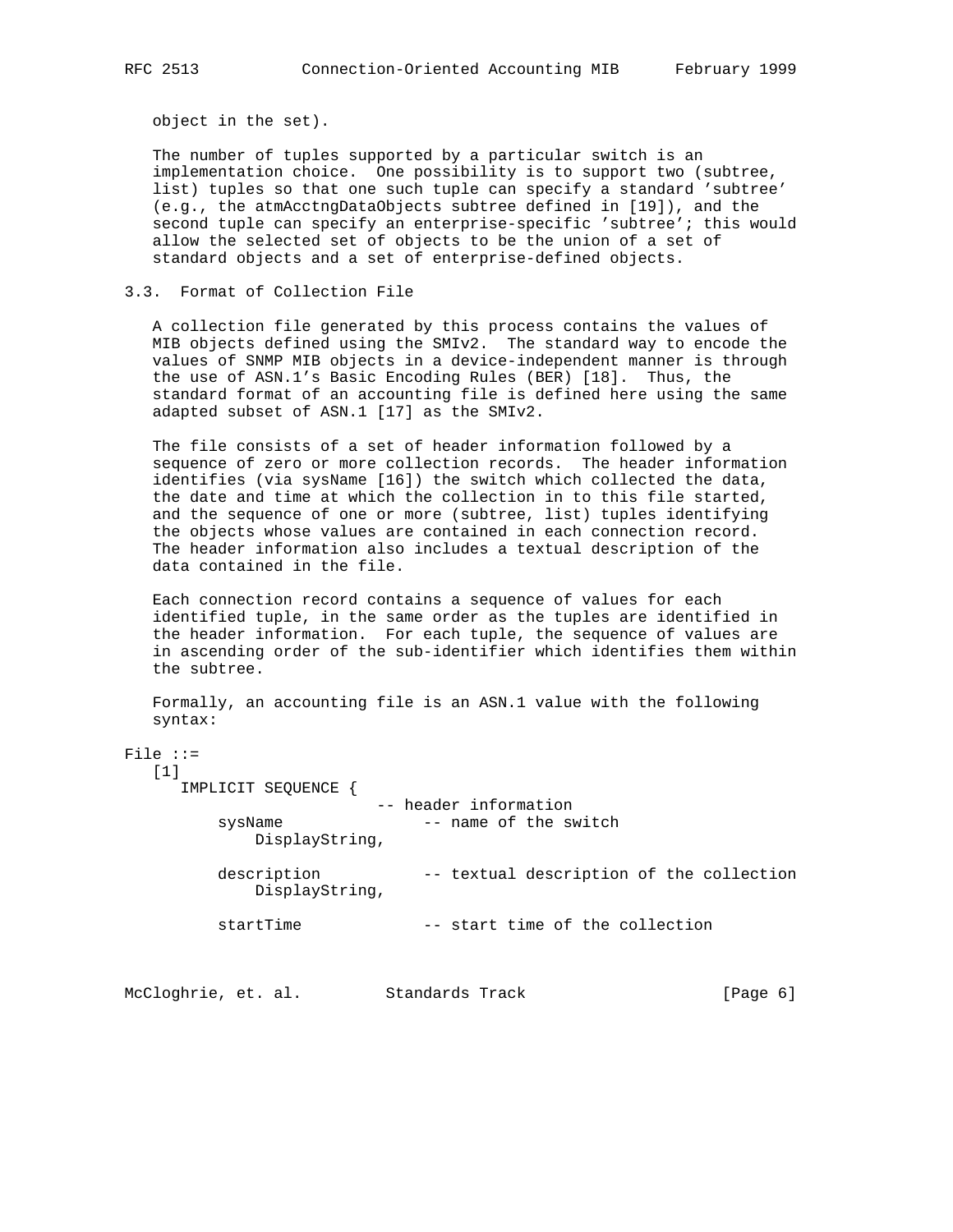```
 DateAndTime,
        SEQUENCE OF { -- sequence of (subtree, list) tuples
            SEQUENCE {
               subtree
                  OBJECT IDENTIFIER,
               list
                  OCTET STRING
 }
 }
                      -- sequence of connection records
        SEQUENCE OF {
                          -- each record containing a sequence
            SEQUENCE OF { -- per identified tuple
 SEQUENCE OF { -- each per-tuple sequence containing
value - a sequence of object values
                     ObjectSyntax
 }
           }
        }
     }
```
where:

- (1) the value of the sysName component is that of the sysName object in the System group [16].
- (2) each (subtree, list) specifies the set of objects contained in that tuple's sequence within each and every connection record.
- (3) the tuples' sequences within each connection record occur in the same order as the (subtree, list) tuples occur in the header information.
- (4) the object values within each connection record occur in the same order as they are represented by the bits in the corresponding list value.
- (5) ObjectSyntax is defined by the SMIv2 [5].
- (6) One particular category of object values deserves special attention: an object defined to hold the checksum value of an accounting record (e.g., atmAcctngRecordCrc16, defined in [19]). An object in this category will generally have a SYNTAX of a fixed-length OCTET STRING, and have its value initialized to the string of all zeros when composing the accounting record containing it, with the location of these zeros being saved.

McCloghrie, et. al. Standards Track [Page 7]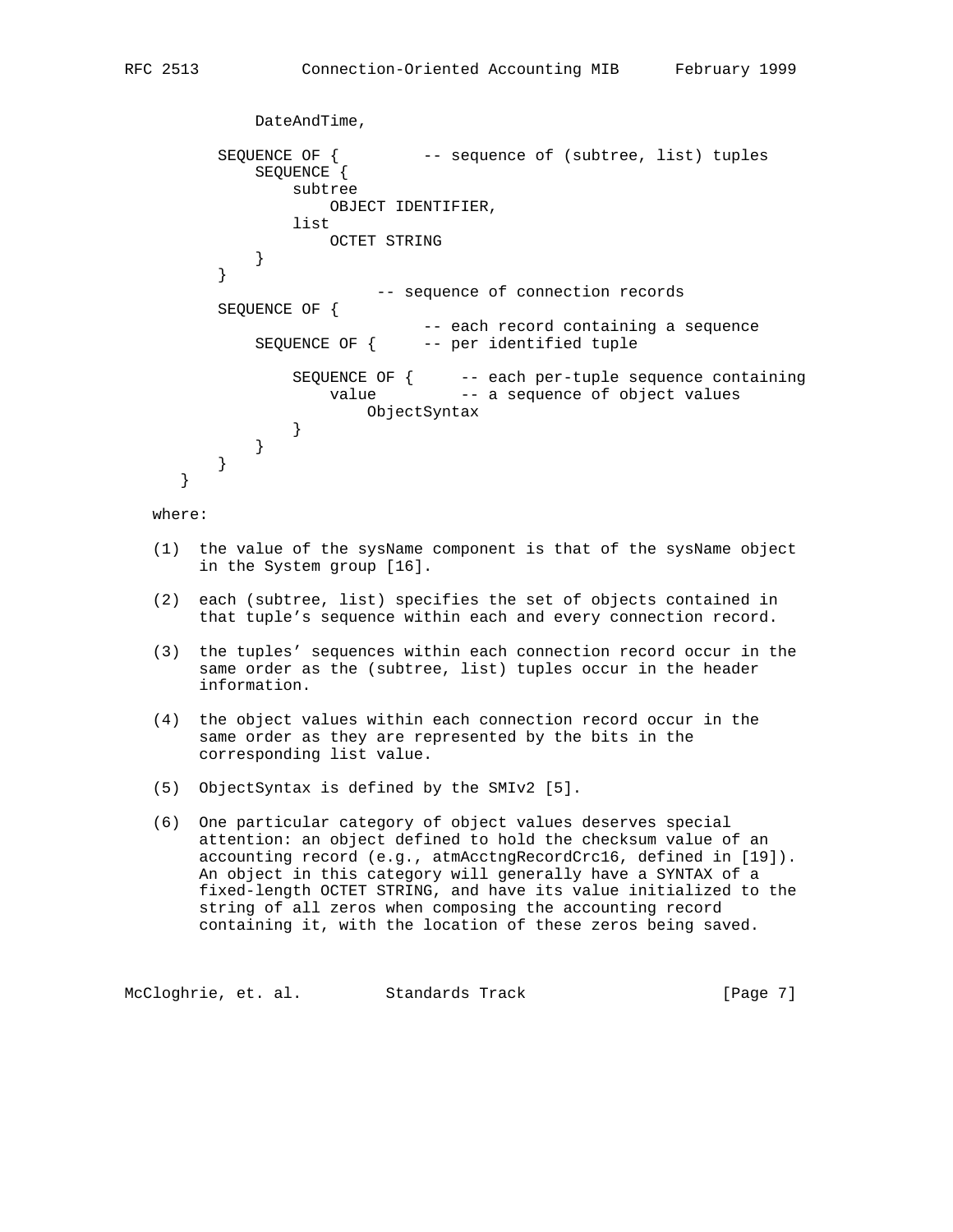Once the record is generated, the checksum is calculated over the whole connection record (including the starting SEQUENCE OF and the trailing end-of-contents octets, if used), and then the zeros are overwritten (at the saved location) by the calculated value of the checksum.

 The encoding of the above syntax using the Basic Encoding Rules is the same as defined by the SNMPv2 [10], with the following exception:

 - when encoding the length field for a structured type, i.e., a SEQUENCE or SEQUENCE OF, the indefinite form encoding is permitted.

For example, the file containing the data:

| IMPLICIT SEOUENCE<br>I 1 I | a1 80 |       |       |          |                                  |  |  |  |  |
|----------------------------|-------|-------|-------|----------|----------------------------------|--|--|--|--|
| OCTET STRING               |       |       |       |          | 04 09 73 77 69 74 63 68 2d 31 32 |  |  |  |  |
| OCTET STRING               | 04    |       |       |          | 0a 41 63 63 6f 75 6e 74 69 6e 67 |  |  |  |  |
| OCTET STRING               |       |       |       |          | 04 08 07 cc 07 14 10 05 00 00    |  |  |  |  |
| SEOUENCE OF                |       | 30 0e |       |          |                                  |  |  |  |  |
| SEOUENCE                   |       |       | 300c  |          |                                  |  |  |  |  |
| OBJECT IDENTIFIER          |       |       |       |          | 06 07 2b 06 01 03 7f 01 01       |  |  |  |  |
| OCTET STRING               |       |       |       | 04 01 c0 |                                  |  |  |  |  |
| SEQUENCE OF                | 30 80 |       |       |          |                                  |  |  |  |  |
| SEQUENCE OF                |       | 30 08 |       |          |                                  |  |  |  |  |
| SEOUENCE OF                |       |       |       | 30 06    |                                  |  |  |  |  |
| INTEGER                    |       |       |       |          | 02 01 00                         |  |  |  |  |
| INTEGER                    |       |       |       |          | 02 01 21                         |  |  |  |  |
| SEOUENCE OF                |       | 30 08 |       |          |                                  |  |  |  |  |
| SEOUENCE OF                |       |       | 30 06 |          |                                  |  |  |  |  |
| INTEGER                    |       |       |       |          | 02 01 00                         |  |  |  |  |
| INTEGER                    |       |       |       |          | 02 01 22                         |  |  |  |  |
| end-of-contents            |       | 00 00 |       |          |                                  |  |  |  |  |
| end-of-contents            | 00    | 00    |       |          |                                  |  |  |  |  |
|                            |       |       |       |          |                                  |  |  |  |  |

 contains two connection records, each containing one tuple listing two (integer) data items in a (fictitious) subtree: 1.3.6.1.3.127.1.1. Its header indicates it's for "switch-12", with description "Accounting", and was collected at 16:05:00 on 20 July 1996.

 As well as the standard format defined above, the MIB allows other enterprise-specific formats to be used.

McCloghrie, et. al. Standards Track [Page 8]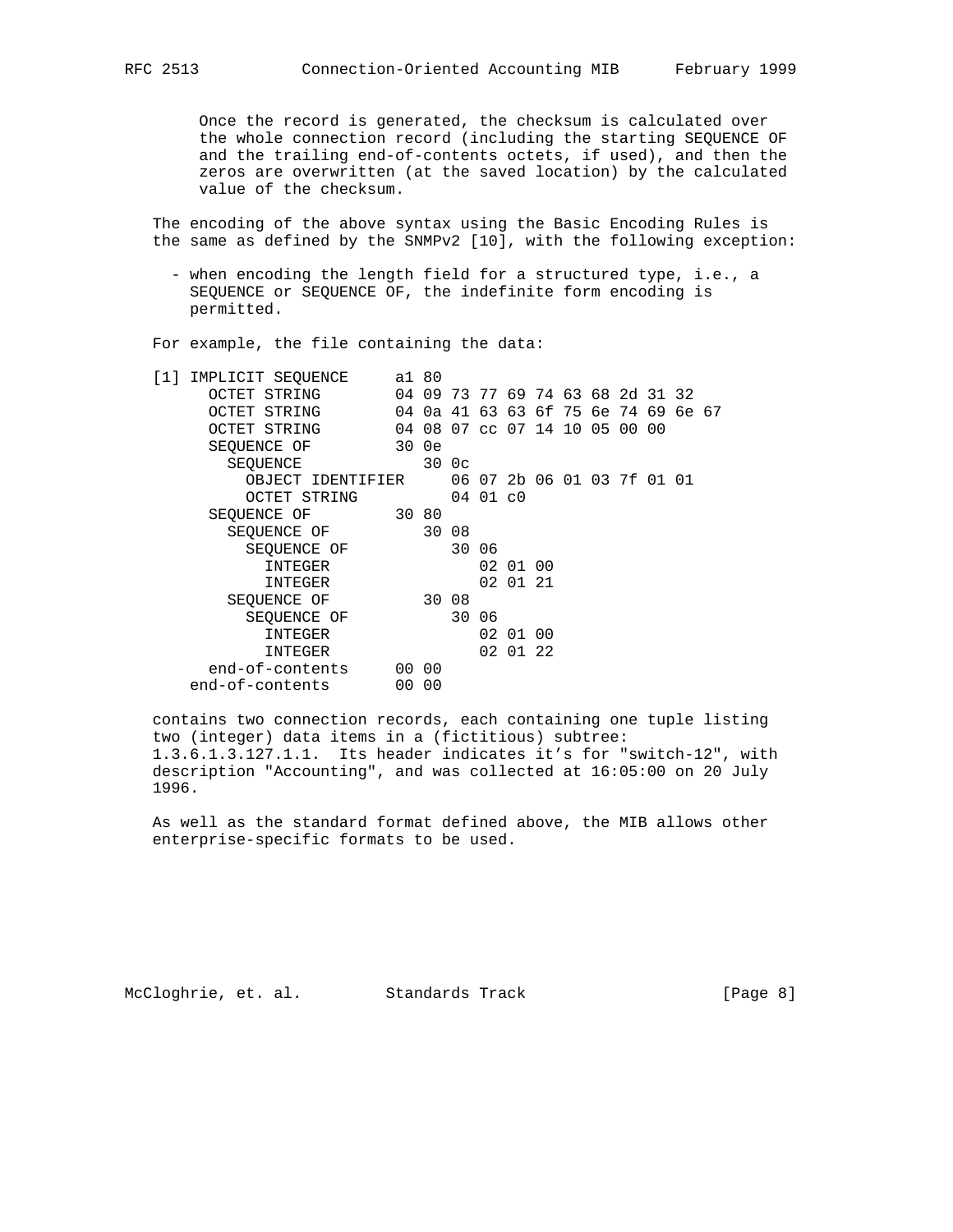4. Definitions

RFC 2513 Connection-Oriented Accounting MIB February 1999

ACCOUNTING-CONTROL-MIB DEFINITIONS ::= BEGIN IMPORTS MODULE-IDENTITY, OBJECT-TYPE, NOTIFICATION-TYPE, mib-2, Integer32 FROM SNMPv2-SMI TEXTUAL-CONVENTION, RowStatus, TestAndIncr, DisplayString, TruthValue FROM SNMPv2-TC MODULE-COMPLIANCE, OBJECT-GROUP, NOTIFICATION-GROUP FROM SNMPv2-CONF ifIndex FROM IF-MIB; accountingControlMIB MODULE-IDENTITY LAST-UPDATED "9809281000Z" ORGANIZATION "IETF AToM MIB Working Group" CONTACT-INFO "Keith McCloghrie Cisco Systems, Inc. 170 West Tasman Drive, San Jose CA 95134-1706. Phone: +1 408 526 5260 Email: kzm@cisco.com" DESCRIPTION "The MIB module for managing the collection and storage of accounting information for connections in a connection oriented network such as ATM."  $::=$  { mib-2 60 } acctngMIBObjects OBJECT IDENTIFIER ::= { accountingControlMIB 1 }  $\texttt{acceptingSelectionControl }$  OBJECT IDENTIFIER  $::= \{ \texttt{acceptingMIBObjects } 1 \}$ acctngFileControl OBJECT IDENTIFIER ::= { acctngMIBObjects 2 }  $\texttt{acceptingInterfaceControl } OBJECT IDENTIFIER ::= \{ \texttt{acceptingMIBObjects } 3 \}$  $\text{acctngTrapControl}$  OBJECT IDENTIFIER  $::=$  {  $\text{acctngMIBObjects}$  4 } -- Textual Conventions DataCollectionSubtree ::= TEXTUAL-CONVENTION STATUS current DESCRIPTION "The subtree component of a (subtree, list) tuple. Such a (subtree, list) tuple defines a set of objects and their values to be collected as accounting data for a connection. The subtree specifies a single OBJECT IDENTIFIER value such that each object in the set is named by the subtree value

McCloghrie, et. al. Standards Track [Page 9]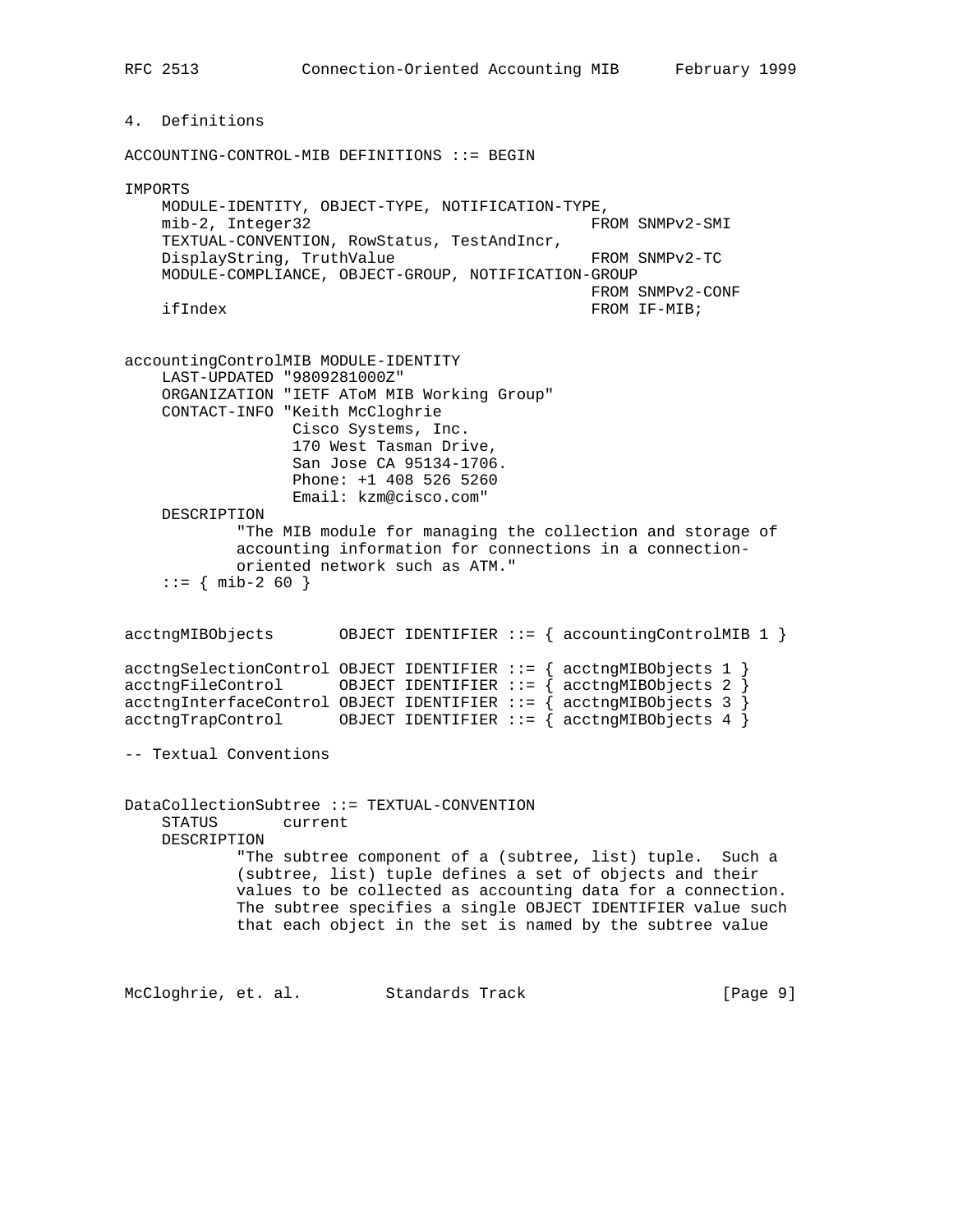appended with a single additional sub-identifier." SYNTAX OBJECT IDENTIFIER

DataCollectionList ::= TEXTUAL-CONVENTION

STATUS current

DESCRIPTION

 "The list component of a (subtree, list) tuple. Such a (subtree, list) tuple defines a set of objects and their values to be collected as accounting data for a connection. The subtree specifies a single OBJECT IDENTIFIER value such that each object in the set is named by the subtree value appended with a single additional sub-identifier. The list specifies a set of data items, where the presence of an item in the list indicates that the item is (to be) present in the data collected for a connection; the absence of an item from the list indicates that the item is not (to be) present in the data collected for a connection. Each data item is represented by an integer which when appended (as as additional sub-identifier) to the OBJECT IDENTIFIER value of the subtree identified by the tuple, is the name of an object defining that data item (its description and its syntax).

 The list is specified as an OCTET STRING in which each data item is represented by a single bit, where data items 1 through 8 are represented by the bits in the first octet, data items 9 through 16 by the bits in the second octet, etc. In each octet, the lowest numbered data item is represented by the most significant bit, and the highest numbered data item by the least significant bit. A data item is present in the list when its bit is set, and absent when its bit is reset. If the length of an OCTET STRING value is too short to represent one or more data items defined in a subtree, then those data items are absent from the set identified by the tuple of that subtree and that OCTET STRING value."

SYNTAX OCTET STRING (SIZE(0..8))

FileIndex ::= TEXTUAL-CONVENTION STATUS current DESCRIPTION "An arbitrary integer value identifying a file into which accounting data is being collected." SYNTAX Integer32 (1..65535)

-- The Accounting Information Selection table

McCloghrie, et. al. Standards Track [Page 10]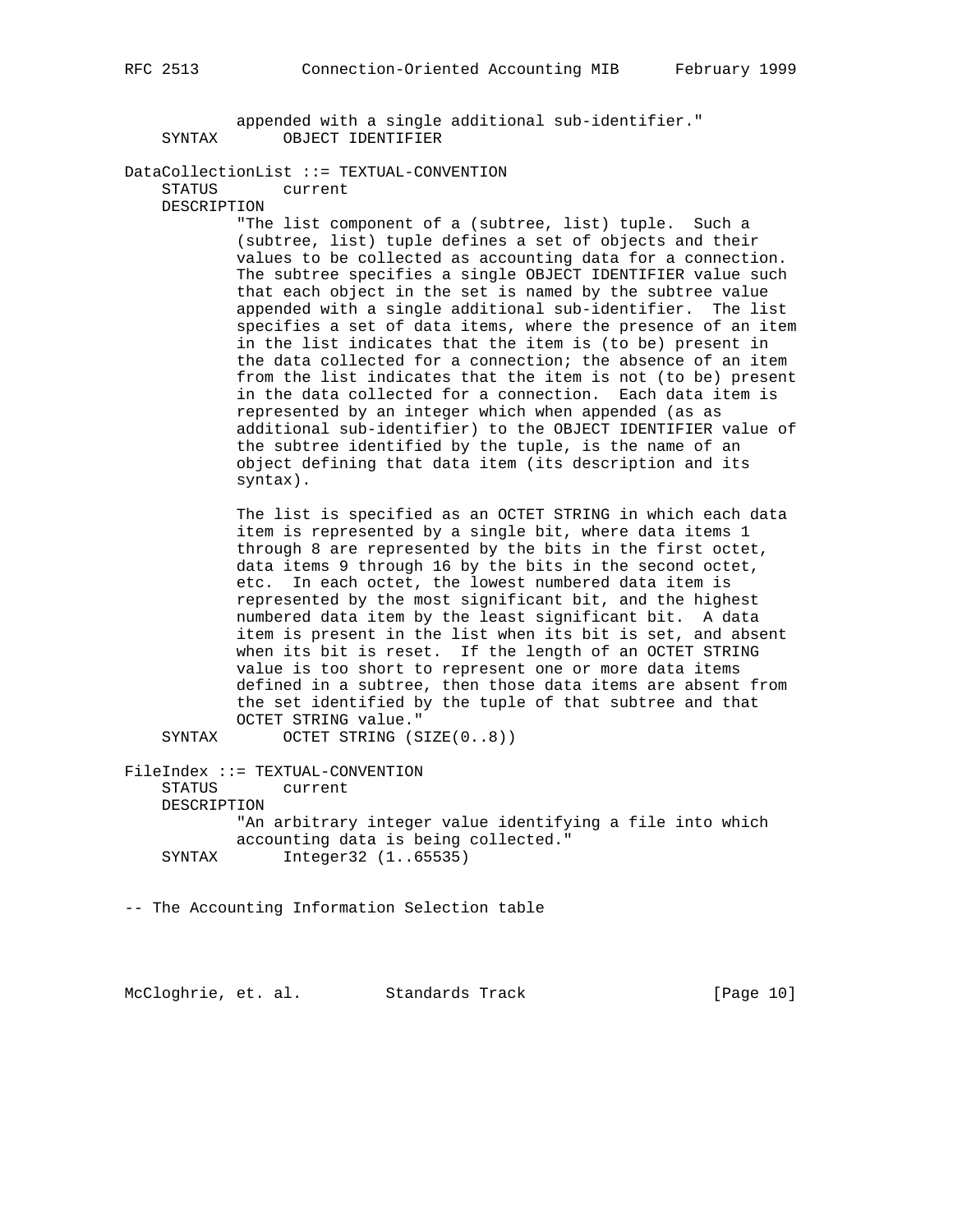```
acctngSelectionTable OBJECT-TYPE
    SYNTAX SEQUENCE OF AcctngSelectionEntry
    MAX-ACCESS not-accessible
    STATUS current
    DESCRIPTION
            "A list of accounting information selection entries.
            Note that additions, modifications and deletions of entries
            in this table can occur at any time, but such changes only
            take effect on the next occasion when collection begins into
            a new file. Thus, between modification and the next 'swap',
            the content of this table does not reflect the current
            selection."
     ::= { acctngSelectionControl 1 }
acctngSelectionEntry OBJECT-TYPE
    SYNTAX AcctngSelectionEntry
    MAX-ACCESS not-accessible
    STATUS current
    DESCRIPTION
            "An entry identifying an (subtree, list) tuple used to
            select a set of accounting information which is to be
            collected."
    INDEX { acctngSelectionIndex }
     ::= { acctngSelectionTable 1 }
AcctngSelectionEntry ::=
    SEQUENCE {
       acctngSelectionIndex Integer32,
        acctngSelectionSubtree DataCollectionSubtree,
 acctngSelectionList DataCollectionList,
acctngSelectionFile FileIndex,
acctngSelectionType BITS,
        acctngSelectionRowStatus RowStatus
     }
acctngSelectionIndex OBJECT-TYPE
    SYNTAX Integer32 (1..65535)
    MAX-ACCESS not-accessible
    STATUS current
    DESCRIPTION
            "An arbitrary integer value which uniquely identifies a
            tuple stored in this table. This value is required to be
            the permanent 'handle' for an entry in this table for as
            long as that entry exists, including across restarts and
            power outages."
     ::= { acctngSelectionEntry 1 }
```
McCloghrie, et. al. Standards Track [Page 11]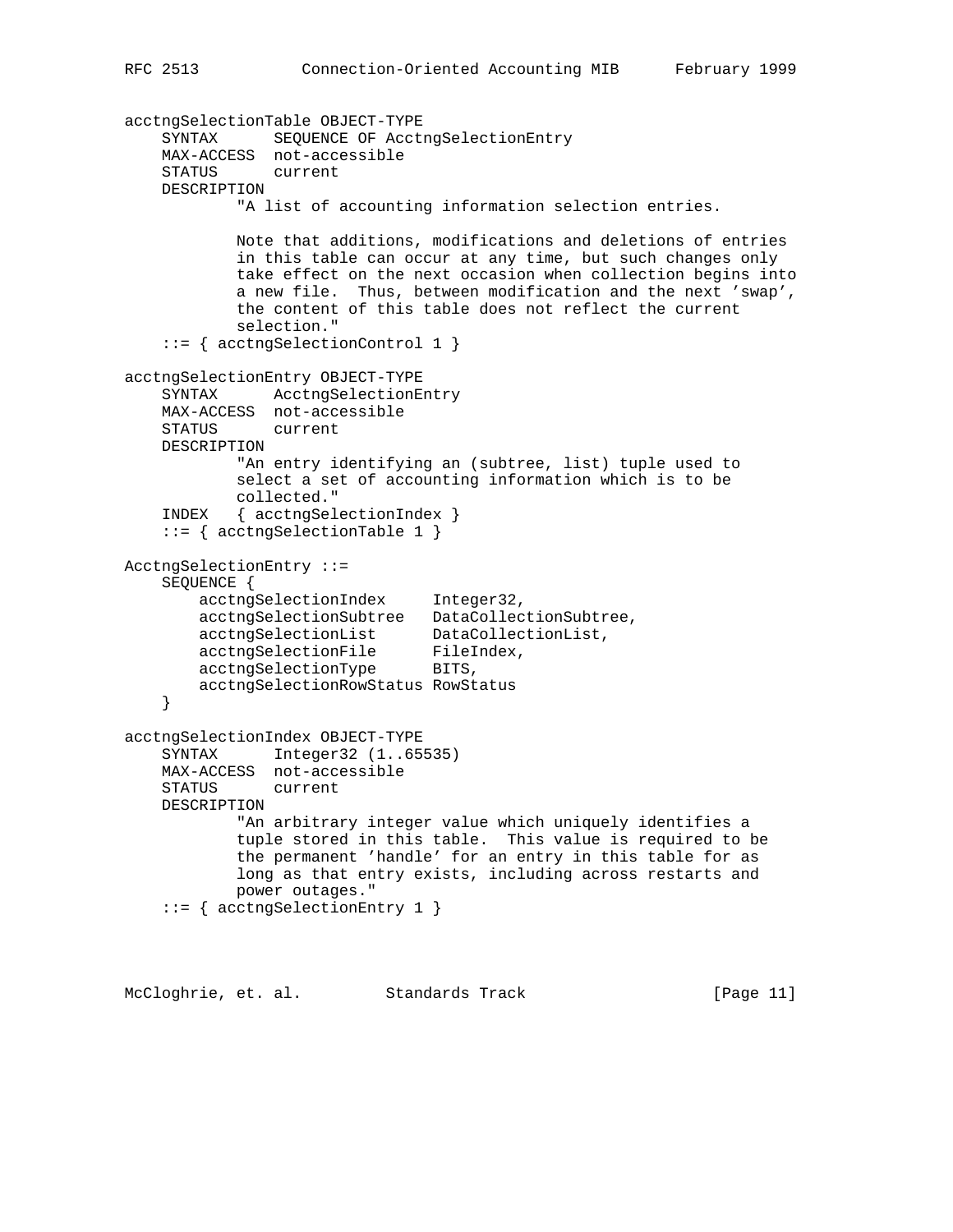```
acctngSelectionSubtree OBJECT-TYPE
     SYNTAX DataCollectionSubtree
    MAX-ACCESS read-create
     STATUS current
    DESCRIPTION
             "The combination of acctngSelectionSubtree and
            acctngSelectionList specifies one (subtree, list) tuple
            which is to be collected."
     ::= { acctngSelectionEntry 2 }
acctngSelectionList OBJECT-TYPE
    SYNTAX DataCollectionList
    MAX-ACCESS read-create
     STATUS current
    DESCRIPTION
            "The combination of acctngSelectionSubtree and
            acctngSelectionList specifies one (subtree, list) tuple
            which is to be collected."
     ::= { acctngSelectionEntry 3 }
acctngSelectionFile OBJECT-TYPE
     SYNTAX FileIndex
    MAX-ACCESS read-create
    STATUS current
    DESCRIPTION
             "An indication of the file into which the accounting
             information identified by this entry is to be stored. If
            there is no conceptual row in the acctngFileTable for which
            the value of acctngFileIndex has the same value as this
            object, then the information selected by this entry is not
            collected."
     ::= { acctngSelectionEntry 4 }
acctngSelectionType OBJECT-TYPE
    SYNTAX BITS { svcIncoming(0),
                       svcOutgoing(1),
                       svpIncoming(2),
                        svpOutgoing(3),
                       pvc(4),
                      pvp(5),
                       spvcOriginator(6),
                       spvcTarget(7),
                       spvpOriginator(8),
                       spvpTarget(9) }
    MAX-ACCESS read-create
     STATUS current
    DESCRIPTION
             "Indicates the types of connections for which the
```
McCloghrie, et. al. Standards Track [Page 12]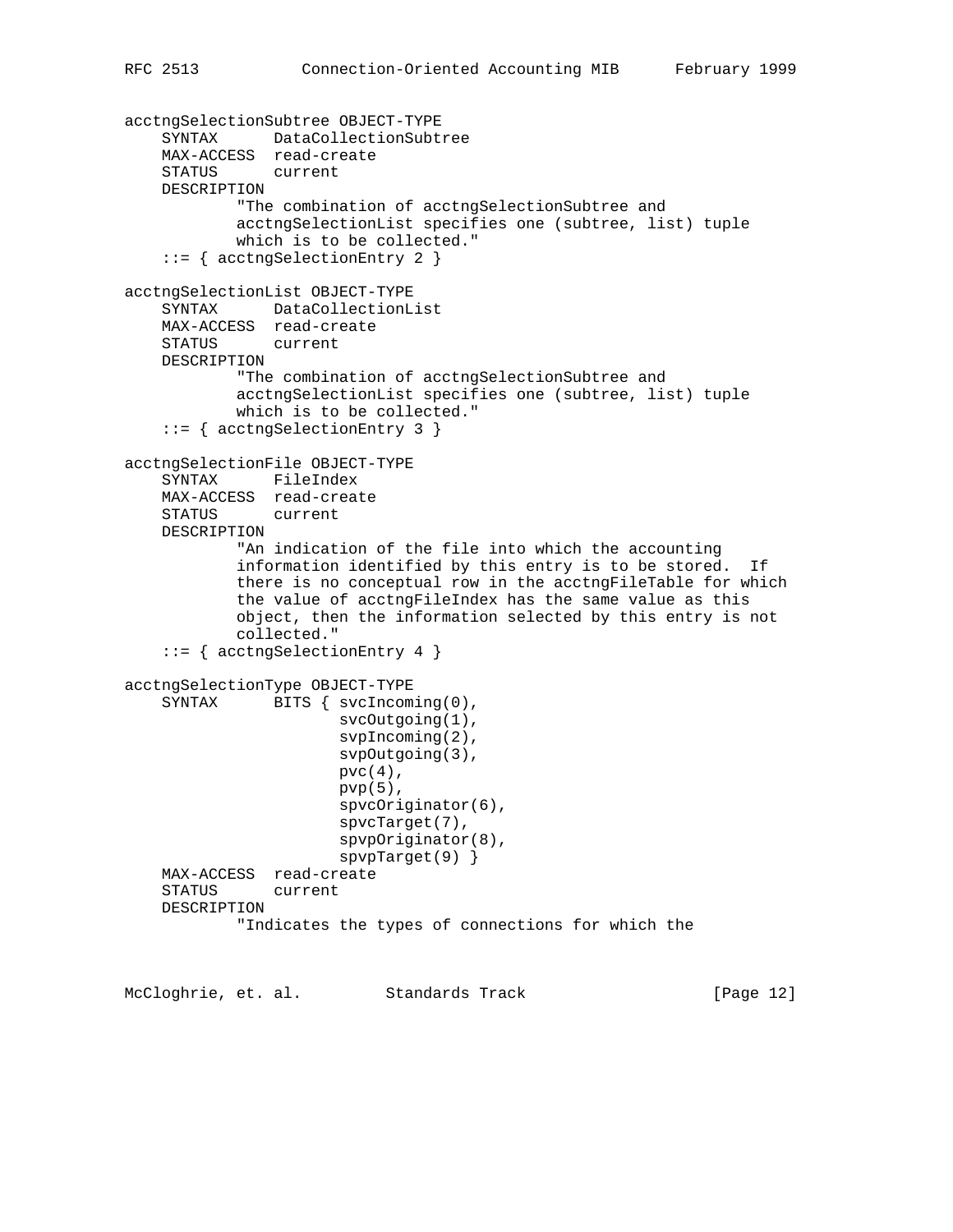information selected by this entry are to be collected." DEFVAL  $\{ \text{svcIncoming}, \text{svcOutgoing}, \text{...} \}$  svpIncoming, svpOutgoing } } ::= { acctngSelectionEntry 5 } acctngSelectionRowStatus OBJECT-TYPE SYNTAX RowStatus MAX-ACCESS read-create STATUS current DESCRIPTION "The status of this conceptual row. An agent may refuse to create new conceptual rows and/or modify existing conceptual rows, if such creation/modification would cause multiple rows to have the same values of acctngSelectionSubtree and acctngSelectionList. A conceptual row can not have the status of 'active' until values have been assigned to the acctngSelectionSubtree, acctngSelectionList and acctngSelectionFile columnar objects within that row. An agent must not refuse to change the values of the acctngSelectionSubtree, acctngSelectionList and acctngSelectionFile columnar objects within a conceptual row even while that row's status is 'active'. Similarly, an agent must not refuse to destroy an existing conceptual row while the file referenced by that row's instance of acctngSelectionFile is in active use, i.e., while the corresponding instance of acctngFileRowStatus has the value 'active'. However, such changes only take effect upon the next occasion when collection begins into a new (version of the) file." ::= { acctngSelectionEntry 6 } -- The Accounting File table acctngFileTable OBJECT-TYPE SYNTAX SEQUENCE OF AcctngFileEntry MAX-ACCESS not-accessible STATUS current DESCRIPTION "A list of files into which accounting information is to be stored."  $::=$  { acctngFileControl 1 } acctngFileEntry OBJECT-TYPE SYNTAX AcctngFileEntry MAX-ACCESS not-accessible McCloghrie, et. al. Standards Track [Page 13]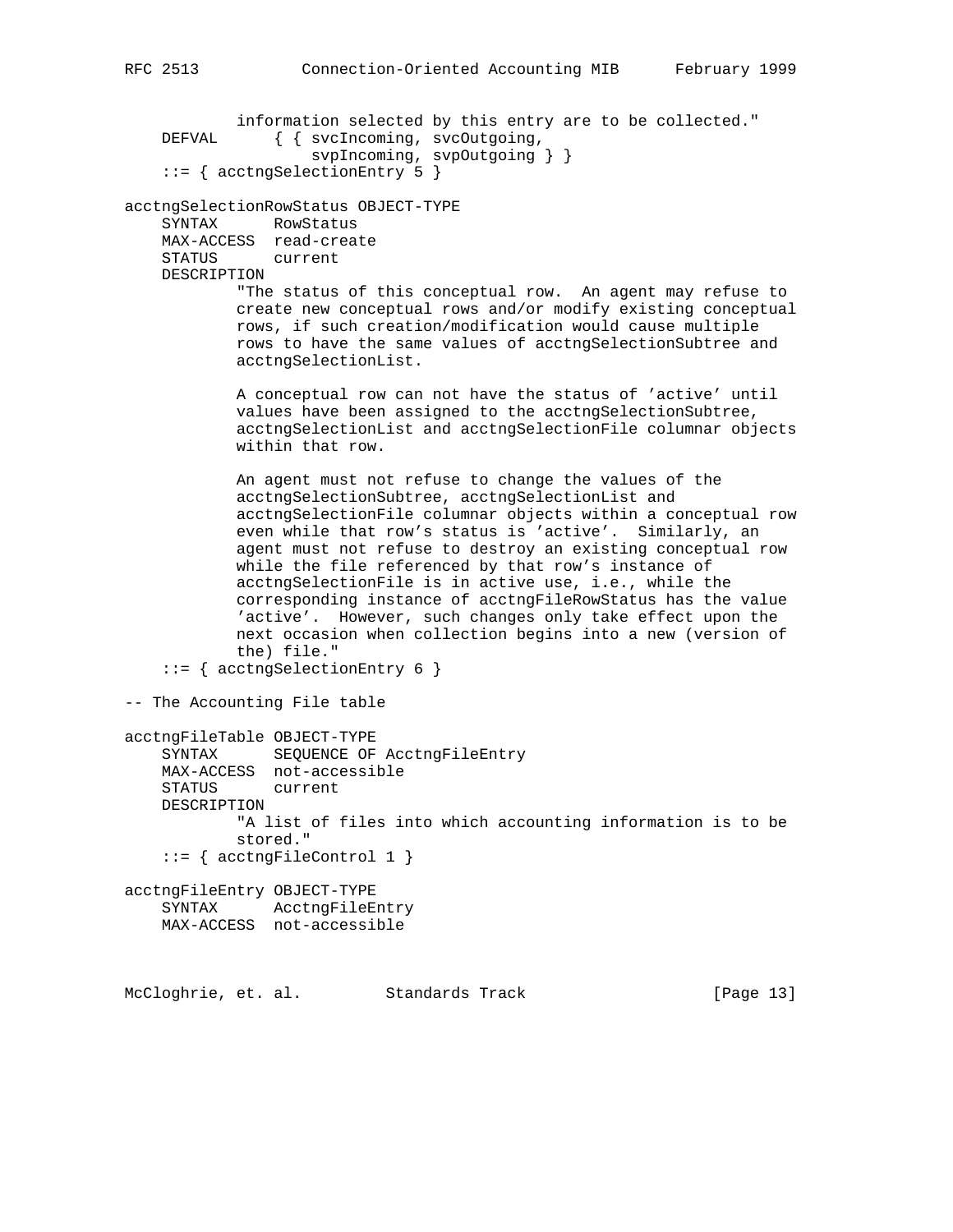```
 STATUS current
    DESCRIPTION
           "An entry identifying a file into which accounting
           information is to be collected."
    INDEX { acctngFileIndex }
   ::= { acctngFileTable 1 }
AcctngFileEntry ::=
   SEQUENCE {<br>acctngFileIndex<br>acctngFileName
acctngFileIndex FileIndex,
acctngFileName DisplayString,
 acctngFileNameSuffix DisplayString,
acctngFileDescription DisplayString,
acctngFileCommand INTEGER,
 acctngFileMaximumSize Integer32,
 acctngFileCurrentSize Integer32,
acctngFileFormat INTEGER,
      acctngFileCollectMode BITS,
       acctngFileCollectFailedAttempts BITS,
      acctngFileInterval Integer32,
acctngFileMinAge 1nteger32,
 acctngFileRowStatus RowStatus
    }
acctngFileIndex OBJECT-TYPE
    SYNTAX FileIndex
    MAX-ACCESS not-accessible
    STATUS current
    DESCRIPTION
           "A unique value identifying a file into which accounting
           data is to be stored. This value is required to be the
           permanent 'handle' for an entry in this table for as long as
           that entry exists, including across restarts and power
           outages."
   ::= { acctngFileEntry 1 }
acctngFileName OBJECT-TYPE
   SYNTAX DisplayString (SIZE(1..32))
    MAX-ACCESS read-create
    STATUS current
    DESCRIPTION
           "The name of the file into which accounting data is to be
           stored. If files are named using suffixes, then the name of
           the current file is the concatenation of acctngFileName and
           acctngFileNameSuffix.
           An agent will respond with an error (e.g., 'wrongValue') to
           a management set operation which attempts to modify the
McCloghrie, et. al. Standards Track [Page 14]
```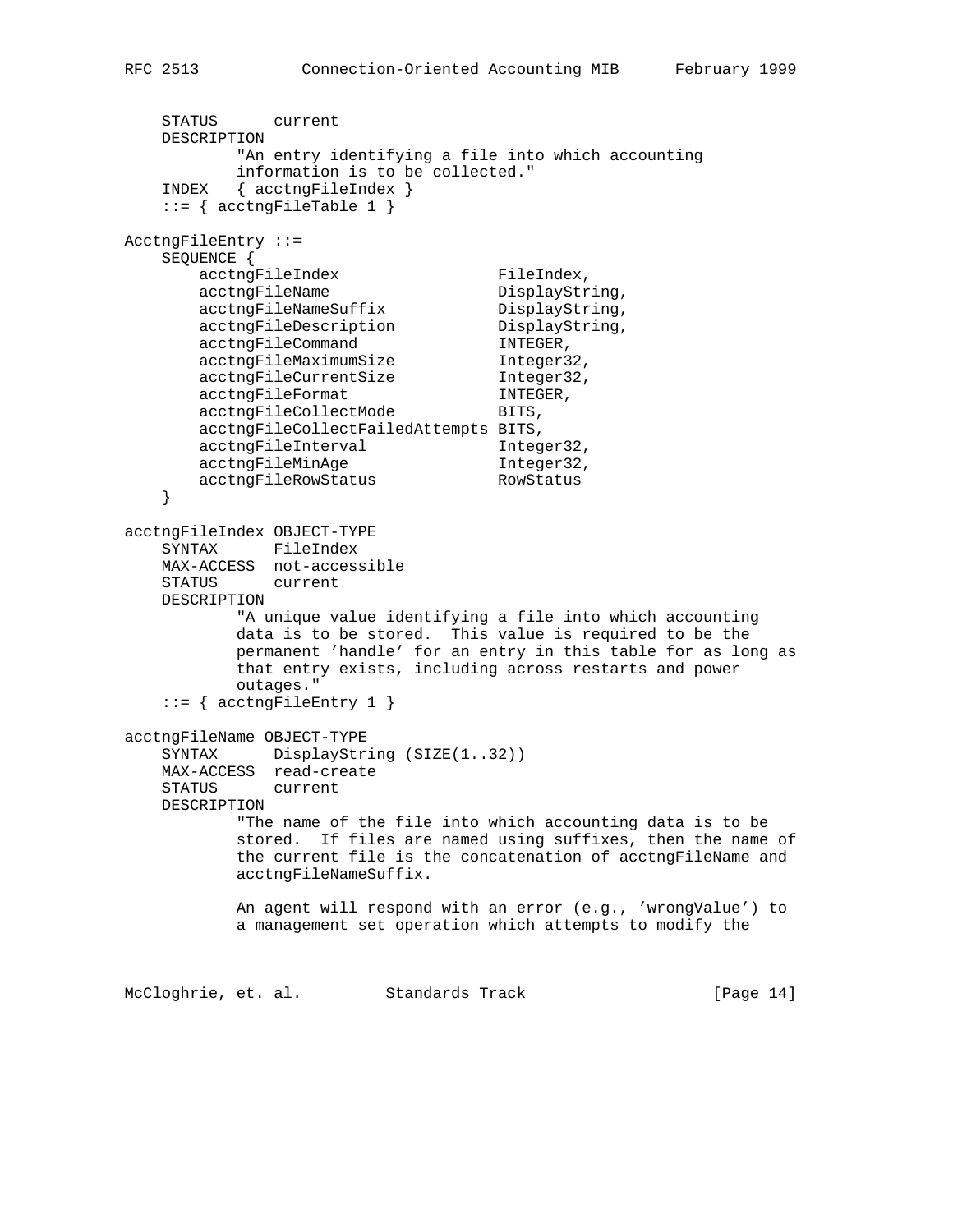value of this object to the same value as already held by another instance of acctngFileName. An agent will also respond with an error (e.g., 'wrongValue') if the new value is invalid for use as a file name on the local file system (e.g., many file systems do not support white space embedded in file names). The value of this object can not be modified while the corresponding instance of acctngFileRowStatus is 'active'."  $::=$  { acctngFileEntry 2 } acctngFileNameSuffix OBJECT-TYPE SYNTAX DisplayString (SIZE(0..8)) MAX-ACCESS read-only STATUS current DESCRIPTION "The suffix, if any, of the name of a file into which accounting data is currently being stored. If suffixes are not used, then the value of this object is the zero-length string. Note that if a separator, such as a period, is used in appending the suffix to the file name, then that separator appears as the first character of this value."  $::=$  { acctngFileEntry 3 } acctngFileDescription OBJECT-TYPE SYNTAX DisplayString MAX-ACCESS read-create STATUS current DESCRIPTION "The textual description of the accounting data which will be stored (on the next occasion) when header information is stored in the file. The value of this object may be modified at any time." DEFVAL { "" }  $::=$  { acctngFileEntry 4 } acctngFileCommand OBJECT-TYPE SYNTAX INTEGER { -- the following two values are states: -- they may be read but not written idle(1), cmdInProgress(2), -- the following two values are actions: -- they may be written, but are never read swapToNewFile(3), collectNow(4) } MAX-ACCESS read-create

McCloghrie, et. al. Standards Track [Page 15]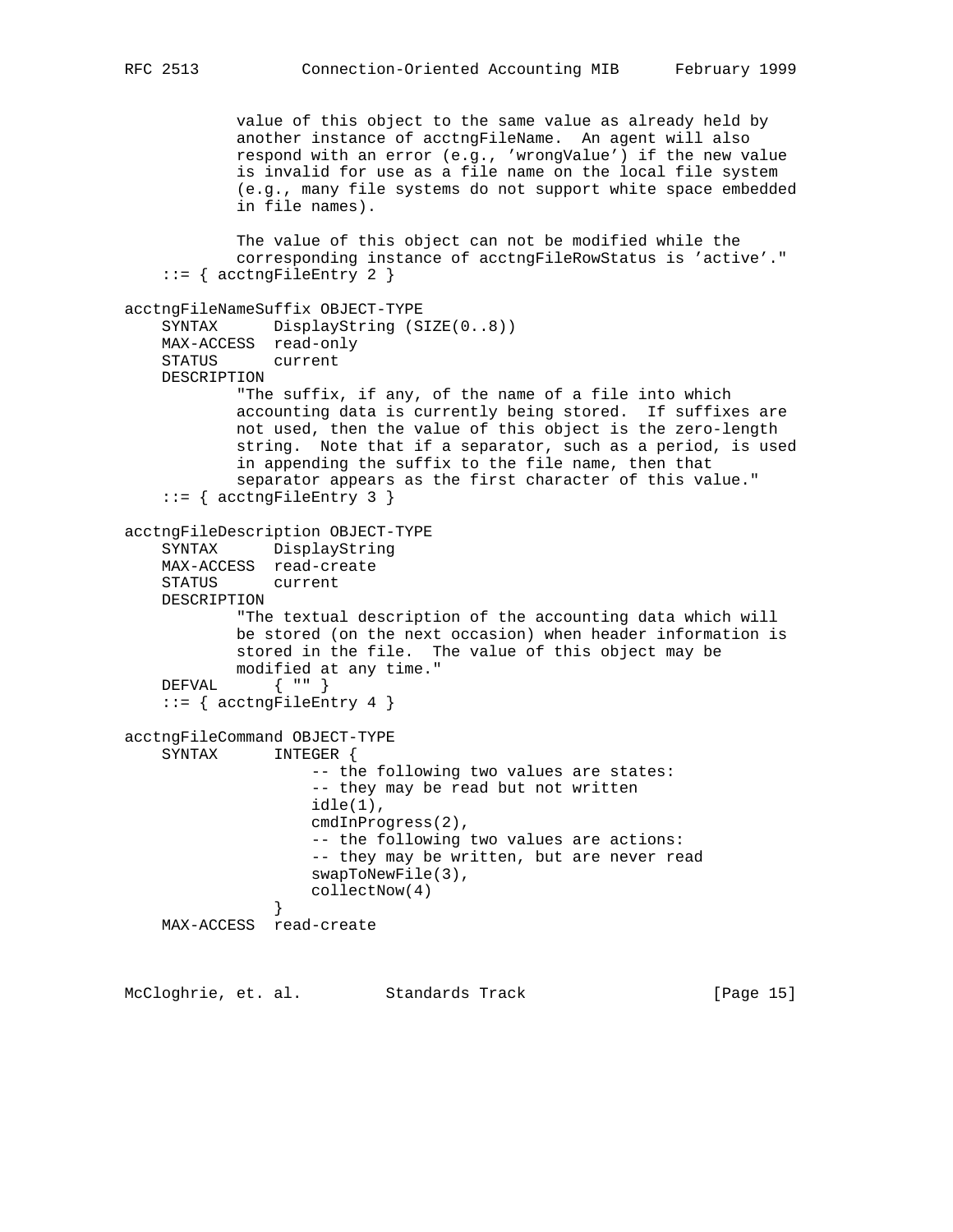```
 STATUS current
    DESCRIPTION
             "A control object for the collection of accounting data.
             When read the value is either 'idle' or 'cmdInProgress'.
             Writing a value is only allowed when the current value is
            'idle'. When a value is successfully written, the value
             changes to 'cmdInProgress' until completion of the action,
             at which time the value reverts to 'idle'. Actions are
             invoked by writing the following values:
                'swapToNewFile' - the collection of data into the current
                       file is terminated, and collection continues into
                       a new (version of the) file.
                'collectNow' - the agent creates and stores a connection
                       record into the current file for each active
                       connection having a type matching
                       acctngSelectionType and an age greater than
                acctngFileMinAge."<br>{ idle }
   DEFVAL::= { acctngFileEntry 5 }
acctngFileMaximumSize OBJECT-TYPE
   SYNTAX Integer32 (100..2147483647)<br>UNITS "bytes"
              "bytes"
    MAX-ACCESS read-create
    STATUS current
    DESCRIPTION
             "The maximum size of the file (including header
             information). When the file of collected data reaches this
            size, either the agent automatically swaps to a new version
            (i.e., a new value acctngFileNameSuffix) of the file, or new
            records are discarded. Since a file must contain an
            integral number of connection records, the actual maximum
            size of the file may be just less OR Just greater than the
            value of this object.
             The value of this object can not be modified while the
             corresponding instance of acctngFileRowStatus is 'active'.
             The largest value of the maximum file size in some agents
            will be less than 2147483647 bytes."
    DEFVAL { 5000000 }
    ::= { acctngFileEntry 6 }
acctngFileCurrentSize OBJECT-TYPE
    SYNTAX Integer32 (0..2147483647)
    UNITS "bytes"
    MAX-ACCESS read-only
```
McCloghrie, et. al. Standards Track [Page 16]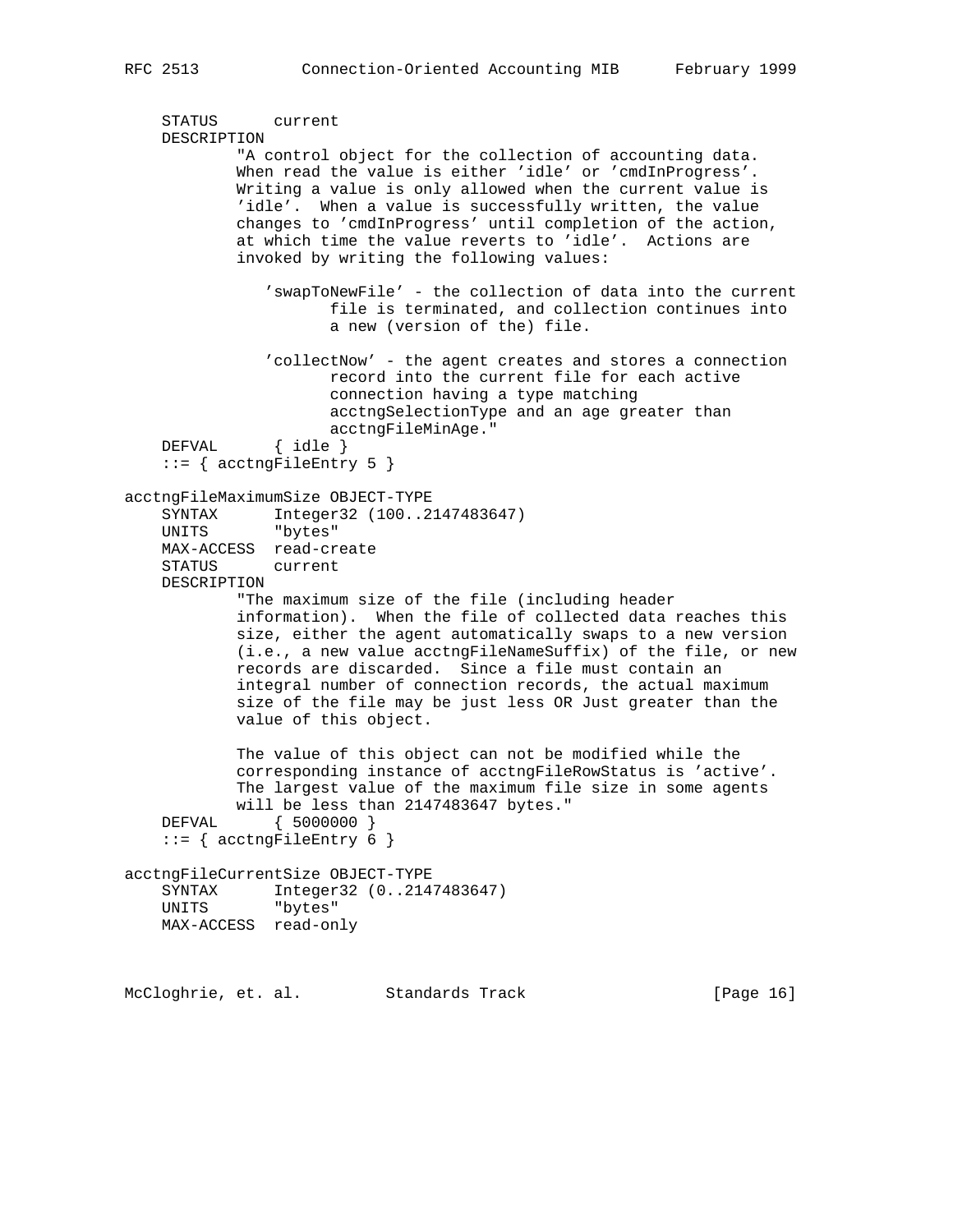```
 STATUS current
    DESCRIPTION
            "The current size of the file into which data is currently
            being collected, including header information."
    ::= { acctngFileEntry 7 }
acctngFileFormat OBJECT-TYPE
    SYNTAX INTEGER \{ other(1), ber(2) \} MAX-ACCESS read-create
    STATUS current
    DESCRIPTION
            "An indication of the format in which the accounting data is
            to be stored in the file. If the value is modified, the new
            value takes effect after the next 'swap' to a new file. The
            value ber(2) indicates the standard format."
    DEFVAL { ber }
    ::= { acctngFileEntry 8 }
acctngFileCollectMode OBJECT-TYPE
    SYNTAX BITS { onRelease(0), periodically(1) }
    MAX-ACCESS read-create
    STATUS current
    DESCRIPTION
            "An indication of when accounting data is to be written into
            this file. Note that in addition to the occasions indicated
            by the value of this object, an agent always writes
            information on appropriate connections to the file when the
            corresponding instance of acctngFileCommand is set to
             'collectNow'.
              - 'onRelease' - whenever a connection (or possibly,
                      connection attempt) is terminated, either through
                      a Release message or through management removal,
                      information on that connection is written.
              - 'periodically' - information on appropriate connections
                      is written on the expiry of a periodic timer,
            This value may be modified at any time."
     DEFVAL { { onRelease } }
     ::= { acctngFileEntry 9 }
acctngFileCollectFailedAttempts OBJECT-TYPE
   SYNTAX BITS \{soft(0), regular(1) \} MAX-ACCESS read-create
    STATUS current
    DESCRIPTION
             "An indication of whether connection data is to be collected
```
McCloghrie, et. al. Standards Track [Page 17]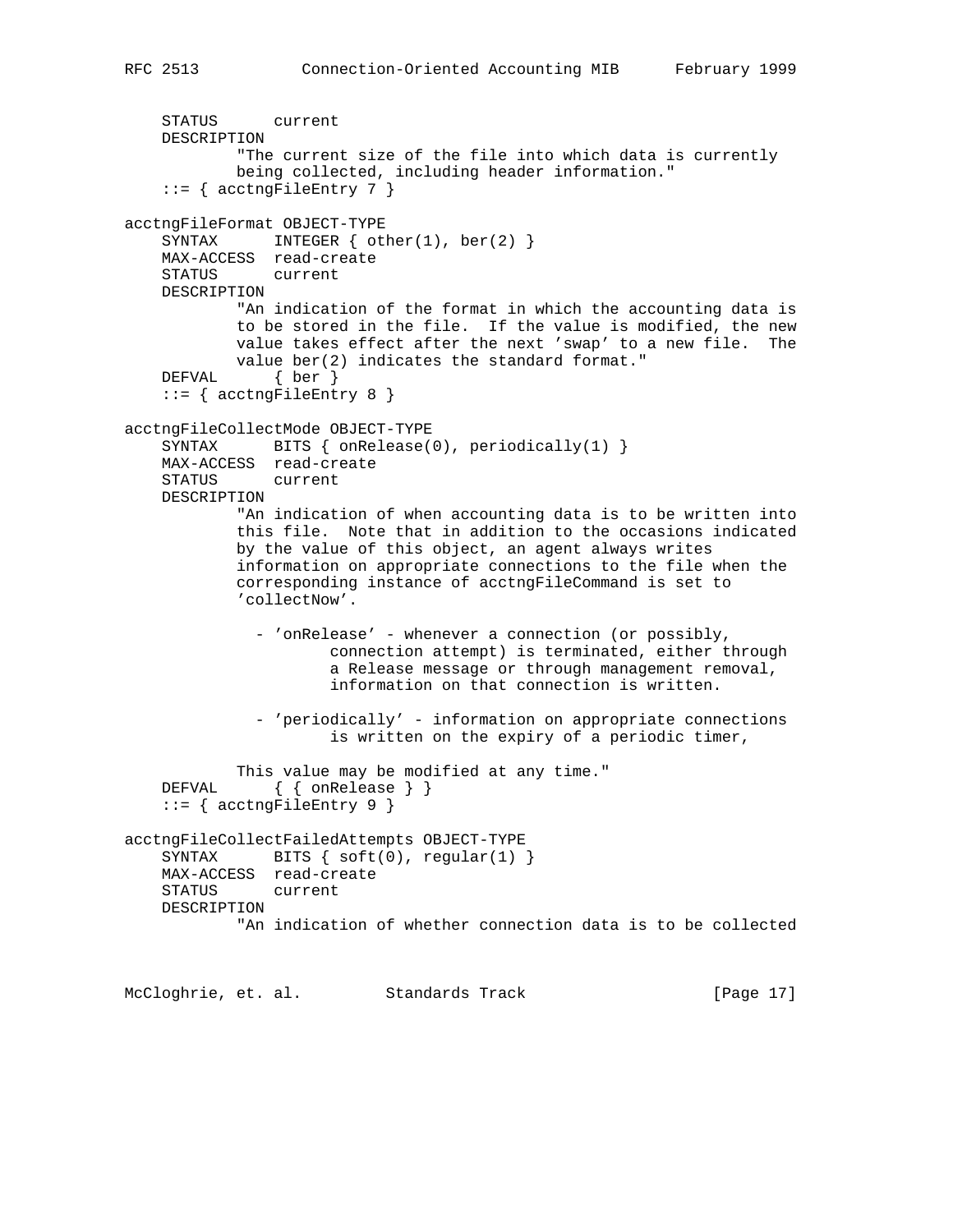for failed connection attempts when the value of the corresponding instance of acctngFileCollectMode includes 'onRelease'. The individual values have the following meaning: 'soft' - indicates that connection data is to be collected for failed Soft PVCs/PVPs which originate or terminate at the relevant interface. 'regular' - indicates that connection data is to be collected for failed SVCs, including Soft PVCs/PVPs not originating or terminating at the relevant interface. This value may be modified at any time." DEFVAL { { soft, regular } } ::= { acctngFileEntry 10 } acctngFileInterval OBJECT-TYPE SYNTAX Integer32 (60..86400) UNITS "seconds" MAX-ACCESS read-create STATUS current DESCRIPTION "The number of seconds between the periodic collections of accounting data when the value of the corresponding instance of acctngFileCollectMode includes 'periodically'. Some agents may impose restrictions on the range of this interval. This value may be modified at any time." DEFVAL { 3600 } ::= { acctngFileEntry 11 } acctngFileMinAge OBJECT-TYPE SYNTAX Integer32 (60..86400) UNITS "seconds" MAX-ACCESS read-create STATUS current DESCRIPTION "The minimum age of a connection, as used to determine the set of connections for which data is to be collected at the periodic intervals and/or when acctngFileCommand is set to 'collectNow'. The age of a connection is the elapsed time since it was last installed. When the periodic interval expires for a file or when acctngFileCommand is set to 'collectNow', accounting data is collected and stored in the file for each connection having a type matching acctngSelectionType and whose age at that time is greater than the value of acctngFileMinAge

McCloghrie, et. al. Standards Track [Page 18]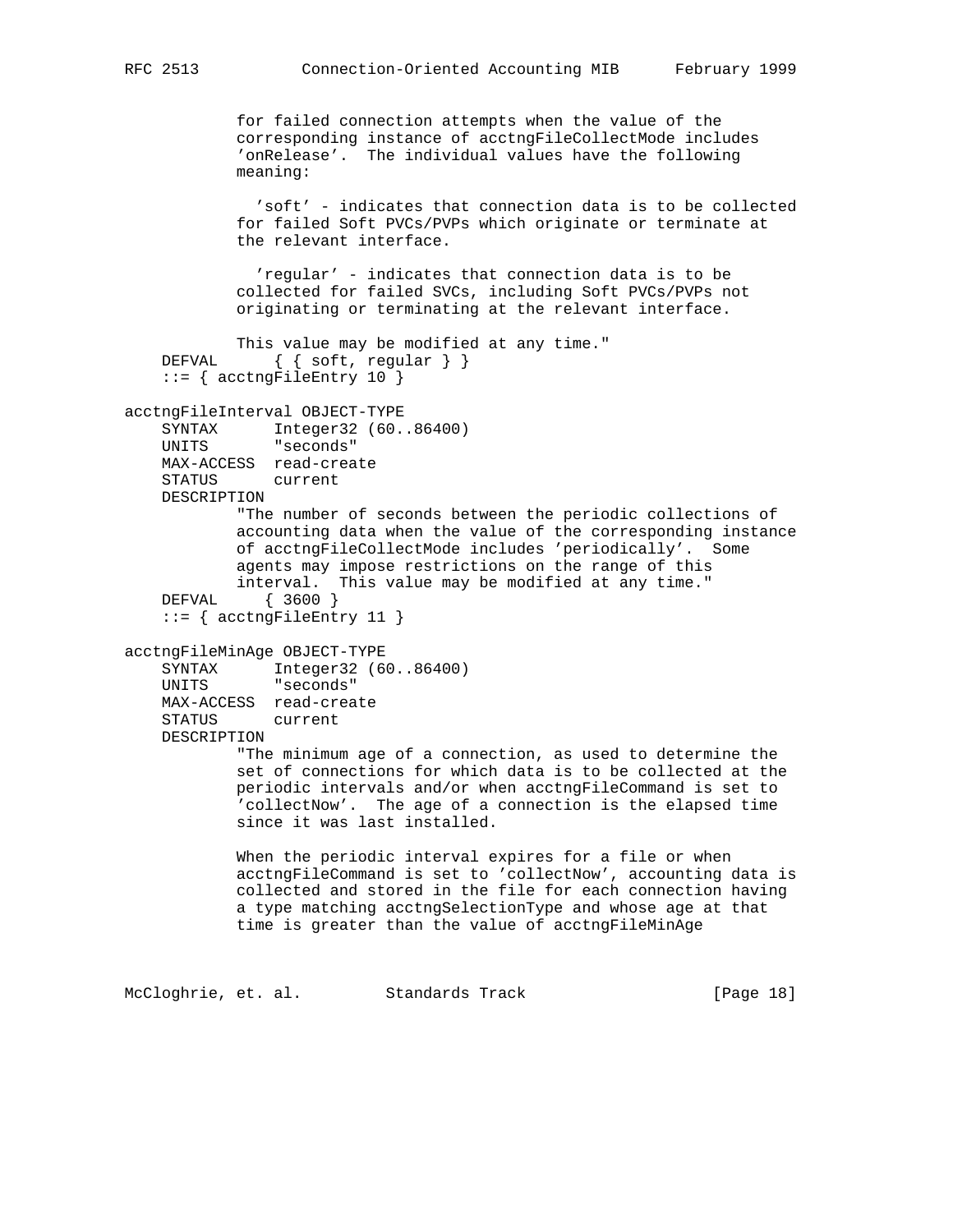associated with the file. This value may be modified at any time." DEFVAL { 3600 }  $::=$  { acctngFileEntry 12 } acctngFileRowStatus OBJECT-TYPE SYNTAX RowStatus MAX-ACCESS read-create STATUS current DESCRIPTION "The status of this conceptual row. This object can not be set to 'active' until a value has been assigned to the corresponding instance of acctngFileName. Collection of data into the file does not begin until this object has the value 'active' and one or more (active) instances of acctngSelectionFile refer to it. If this value is modified after a collection has begun, collection into this file terminates and a new (or new version of the) file is immediately made ready for future collection (as if acctngFileCommand had been set to 'swapToNewFile'), but collection into the new (or new version of the) file does not begin until the value is subsequently set back to active." ::= { acctngFileEntry 13 } -- Overall Control acctngAdminStatus OBJECT-TYPE SYNTAX INTEGER { enabled(1), disabled(2) } MAX-ACCESS read-write STATUS current DESCRIPTION "A control object to indicate the administratively desired state of the collection of accounting records across all interfaces. Modifying the value of acctngAdminStatus to 'disabled' does not remove or change the current configuration as represented by the active rows in the acctngSelectionTable, acctngFileTable and acctngInterfaceTable tables." ::= { acctngInterfaceControl 1 } acctngOperStatus OBJECT-TYPE SYNTAX INTEGER  $\{ \text{enabeled}(1), \text{disabeled}(2) \}$  MAX-ACCESS read-only STATUS current DESCRIPTION

McCloghrie, et. al. Standards Track [Page 19]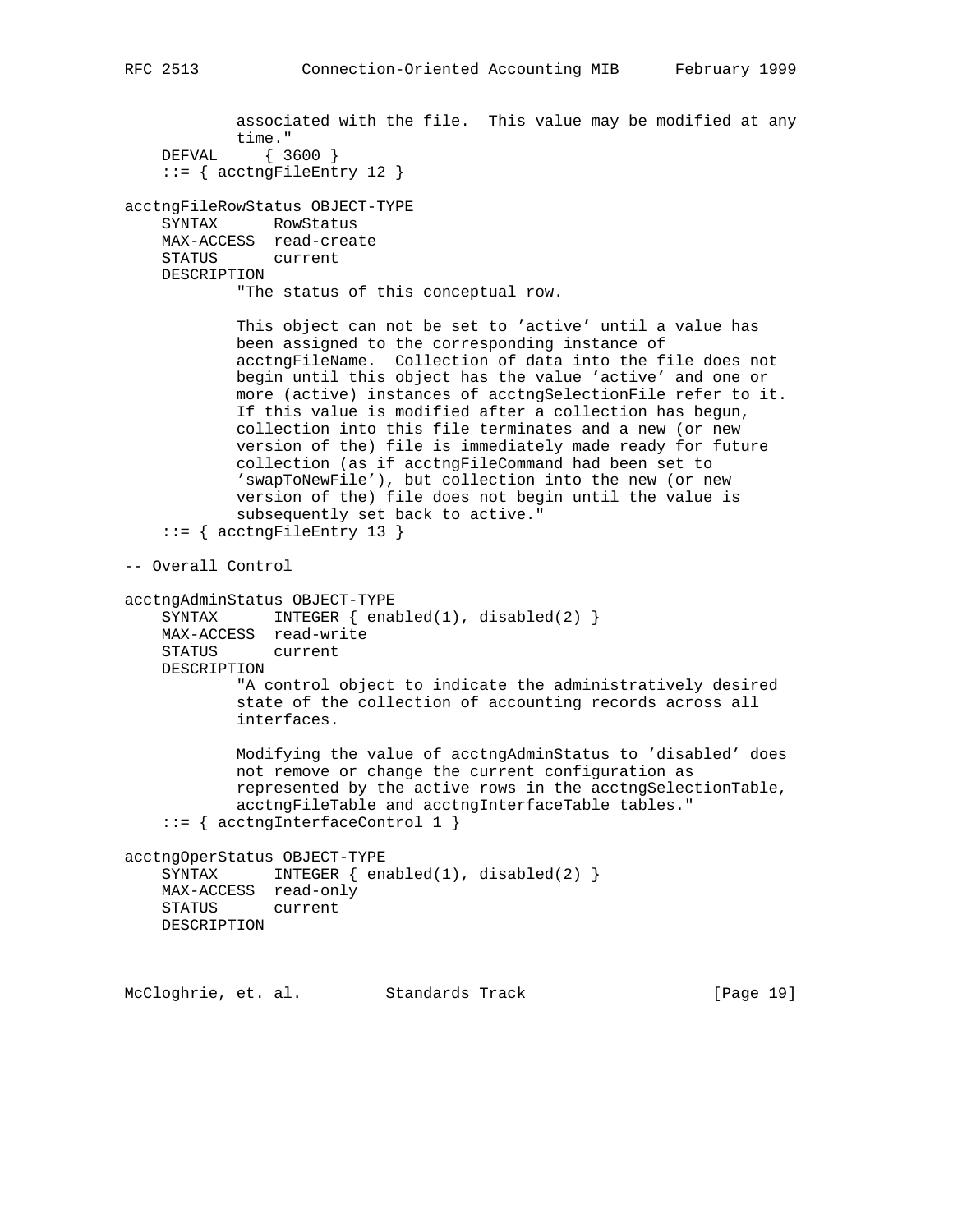"A status object to indicate the operational state of the collection of accounting records across all interfaces.

 When the value of acctngAdminStatus is modified to be 'enabled', the value of this object will change to 'enabled' providing it is possible to begin collecting accounting records.

 When the value of acctngAdminStatus is modified to be 'disabled', the value of this object will change to 'disabled' as soon as the collection of accounting records has terminated."

::= { acctngInterfaceControl 2 }

```
acctngProtection OBJECT-TYPE
```
 SYNTAX TestAndIncr MAX-ACCESS read-write STATUS current DESCRIPTION

> "A control object to protect against duplication of control commands. Over some transport/network protocols, it is possible for SNMP messages to get duplicated. Such duplication, if it occurred at just the wrong time could cause serious disruption to the collection and retrieval of accounting data, e.g., if a SNMP message setting acctngFileCommand to 'swapToNewFile' were to be duplicated, a whole file of accounting data could be lost.

 To protect against such duplication, a management application should retrieve the value of this object, and include in the Set operation needing protection, a variable binding which sets this object to the retrieved value." ::= { acctngInterfaceControl 3 }

acctngAgentMode OBJECT-TYPE SYNTAX INTEGER { swapOnCommand(1), swapOnFull(2) } MAX-ACCESS read-only STATUS current DESCRIPTION "An indication of the behaviour mode of the agent when a file becomes full: 'swapOnCommand' - the agent does not automatically swap to a new file; rather, it discards newly collected data until a management application subsequently instructs it to swap to a new file. 'swapOnFull' - the agent terminates collection into the

McCloghrie, et. al. Standards Track [Page 20]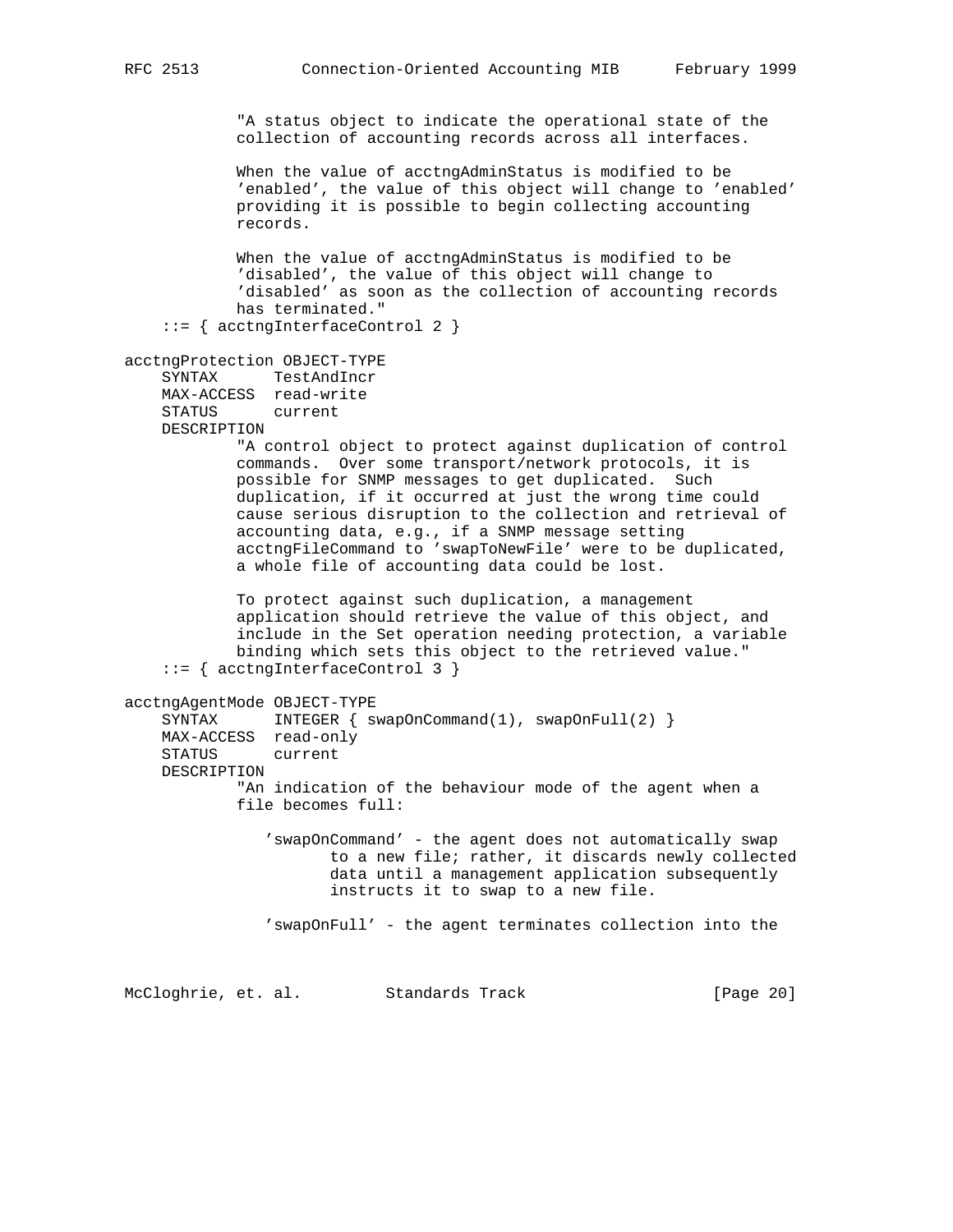```
 current file as and when that file becomes full."
     ::= { acctngInterfaceControl 4 }
-- Per-interface control table
acctngInterfaceTable OBJECT-TYPE
    SYNTAX SEQUENCE OF AcctngInterfaceEntry
    MAX-ACCESS not-accessible
    STATUS current
    DESCRIPTION
            "A table controlling the collection of accounting data on
            specific interfaces of the switch."
     ::= { acctngInterfaceControl 5 }
acctngInterfaceEntry OBJECT-TYPE
    SYNTAX AcctngInterfaceEntry
    MAX-ACCESS not-accessible
   STATUS
    DESCRIPTION
             "An entry which controls whether accounting data is to be
            collected on an interface. The types of interfaces which
            are represented in this table is implementation-specific."
     INDEX { ifIndex }
     ::= { acctngInterfaceTable 1 }
AcctngInterfaceEntry ::=
     SEQUENCE {
        acctngInterfaceEnable TruthValue
     }
acctngInterfaceEnable OBJECT-TYPE
     SYNTAX TruthValue
    MAX-ACCESS read-write
    STATUS current
    DESCRIPTION
            "Indicates whether the collection of accounting data is
            enabled on this interface."
    ::= { acctngInterfaceEntry 1 }
-- Objects for controlling the use of Notifications
acctngControlTrapThreshold OBJECT-TYPE
    SYNTAX INTEGER (0..99)
    MAX-ACCESS read-write
    STATUS current
    DESCRIPTION
             "A percentage of the maximum file size at which a 'nearly-
```
McCloghrie, et. al. Standards Track [Page 21]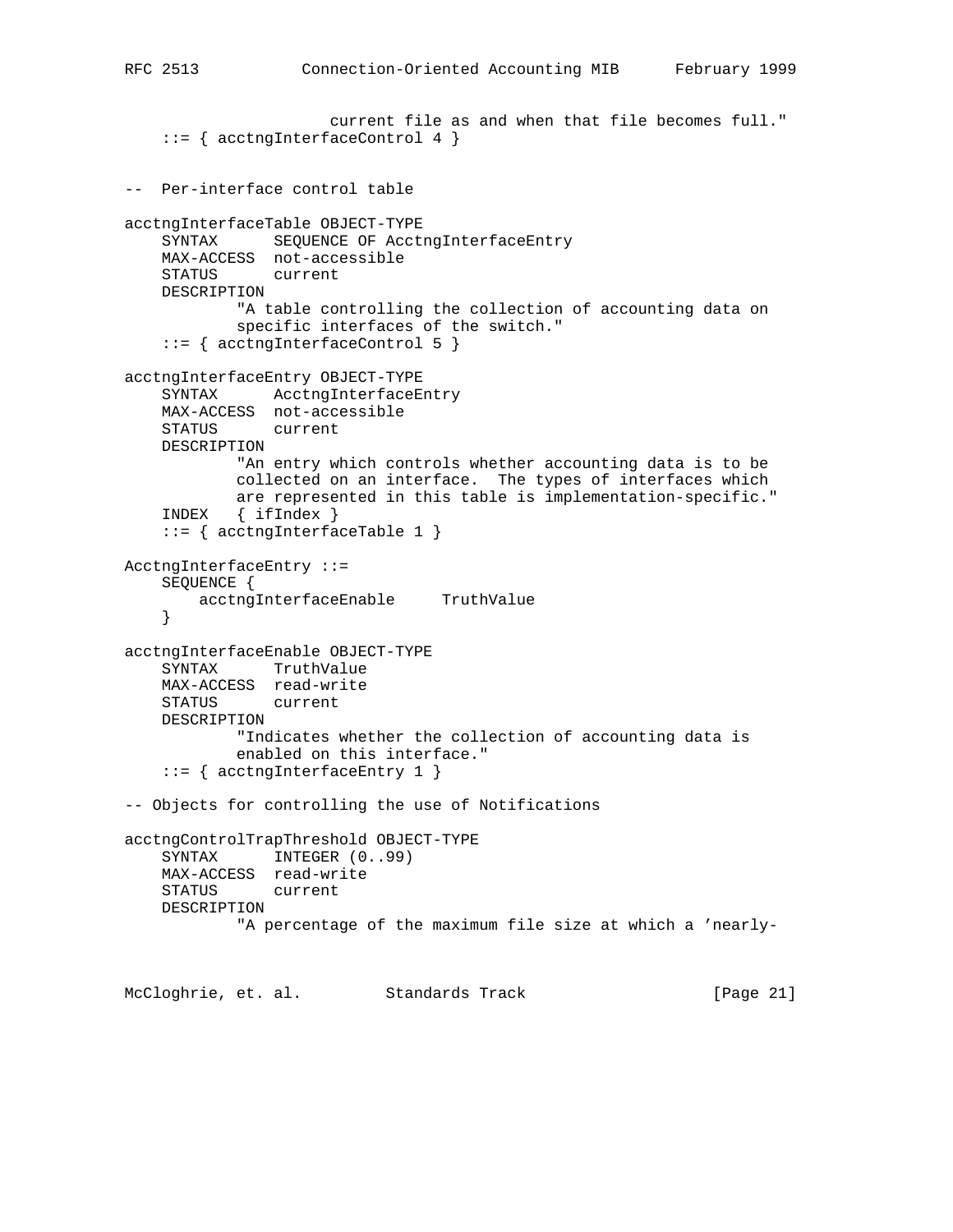full' trap is generated. The value of 0 indicates that no 'nearly-full' trap is to be generated."  $::=$  { acctngTrapControl 1 } acctngControlTrapEnable OBJECT-TYPE SYNTAX TruthValue MAX-ACCESS read-write STATUS current DESCRIPTION "An indication of whether the acctngFileNearlyFull and acctngFileFull traps are enabled."  $::=$  { acctngTrapControl 2 } -- notifications acctngNotifications OBJECT IDENTIFIER  $::=$  { accountingControlMIB 2 }  $accordingNotifyPrefix OBJECT IDENTIFIER :: = { accordingNotifications 0 }$ acctngFileNearlyFull NOTIFICATION-TYPE OBJECTS { acctngFileName, acctngFileMaximumSize, acctngControlTrapThreshold, acctngFileNameSuffix } STATUS current DESCRIPTION "An indication that the size of the file into which accounting information is currently being collected has exceeded the threshold percentage of its maximum file size. This notification is generated only at the time of the transition from not-exceeding to exceeding."  $::=$  { acctngNotifyPrefix 1 } acctngFileFull NOTIFICATION-TYPE OBJECTS { acctngFileName, acctngFileMaximumSize, acctngFileNameSuffix } STATUS current DESCRIPTION "An indication that the size of the file into which accounting information is currently being collected has transistioned to its maximum file size. This notification is generated (for all values of acctngAgentMode) at the time of the transition from not-full to full. If acctngAgentMode has the value 'swapOnCommand', it is also generated periodically thereafter until such time as collection of

McCloghrie, et. al. Standards Track [Page 22]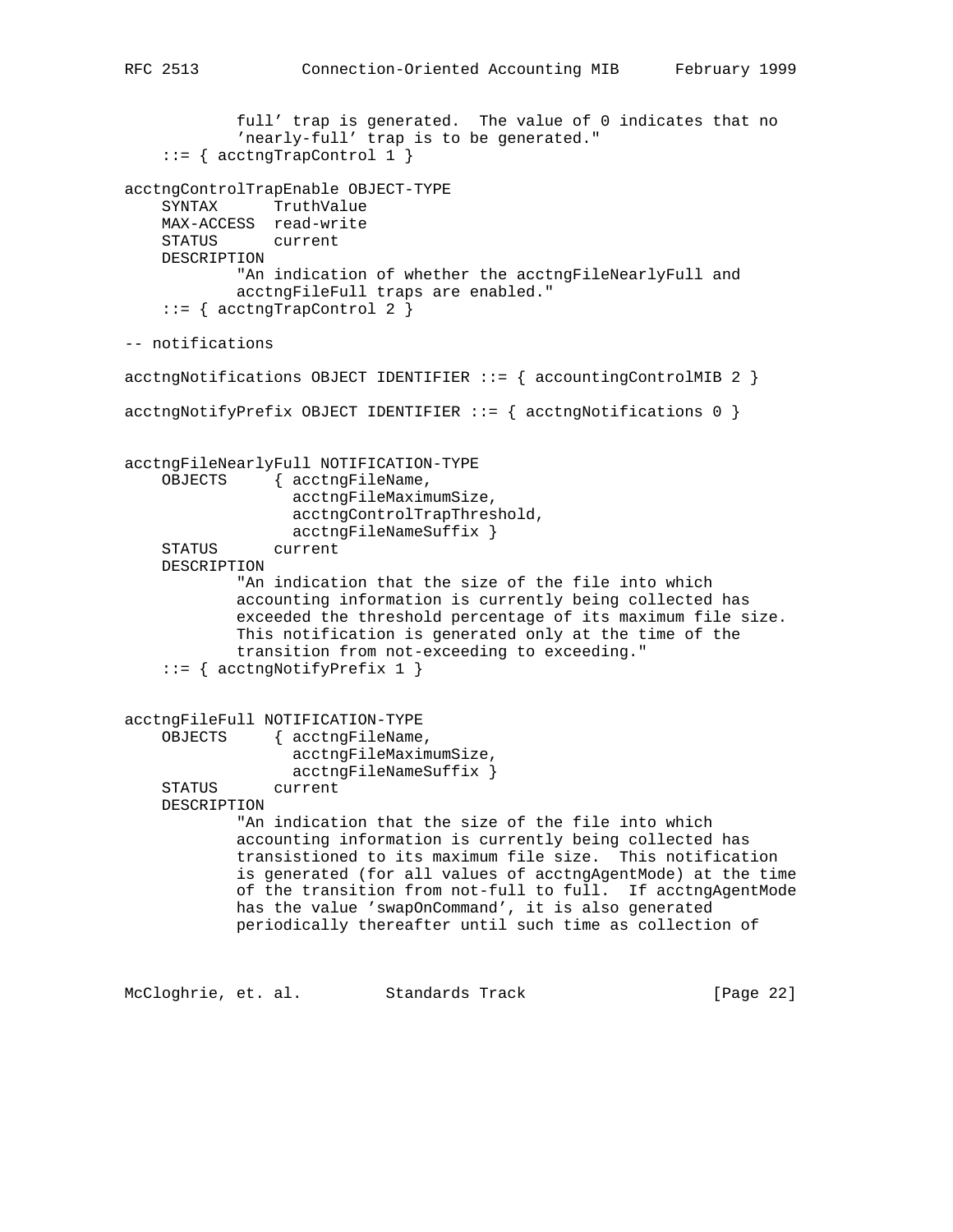data is no longer inhibited by the file full condition." ::= { acctngNotifyPrefix 2 }

-- conformance information  $\texttt{acceptngConformance } \texttt{OBJECT } \texttt{IDENTIFIER} :: \{ \texttt{accountingControlMIB } 3 \}$ acctngGroups OBJECT IDENTIFIER ::= { acctngConformance 1 }  $\texttt{acceptingComplinness }$  OBJECT IDENTIFIER  $::=$  {  $\texttt{acceptingConformance } 2$  } acctngCompliance MODULE-COMPLIANCE STATUS current DESCRIPTION "The compliance statement for switches which implement the Accounting Control MIB." MODULE -- this module MANDATORY-GROUPS { acctngBasicGroup, acctngNotificationsGroup } OBJECT acctngSelectionType SYNTAX BITS { svcIncoming(0), svcOutgoing(1) } DESCRIPTION "The minimal requirement is collection for SVCs." OBJECT acctngSelectionRowStatus MIN-ACCESS read-only DESCRIPTION "Write access is not required." OBJECT acctngFileName MIN-ACCESS read-only DESCRIPTION "Write access is not required." OBJECT acctngFileCommand MIN-ACCESS read-only DESCRIPTION "Write access is not required." OBJECT acctngFileFormat SYNTAX INTEGER { ber(2) } MIN-ACCESS read-only DESCRIPTION "Only the standard format is required, and write access is not required." OBJECT acctngFileMaximumSize MIN-ACCESS read-only DESCRIPTION "Write access is not required." OBJECT acctngFileCollectMode SYNTAX BITS { onRelease(0) }

McCloghrie, et. al. Standards Track [Page 23]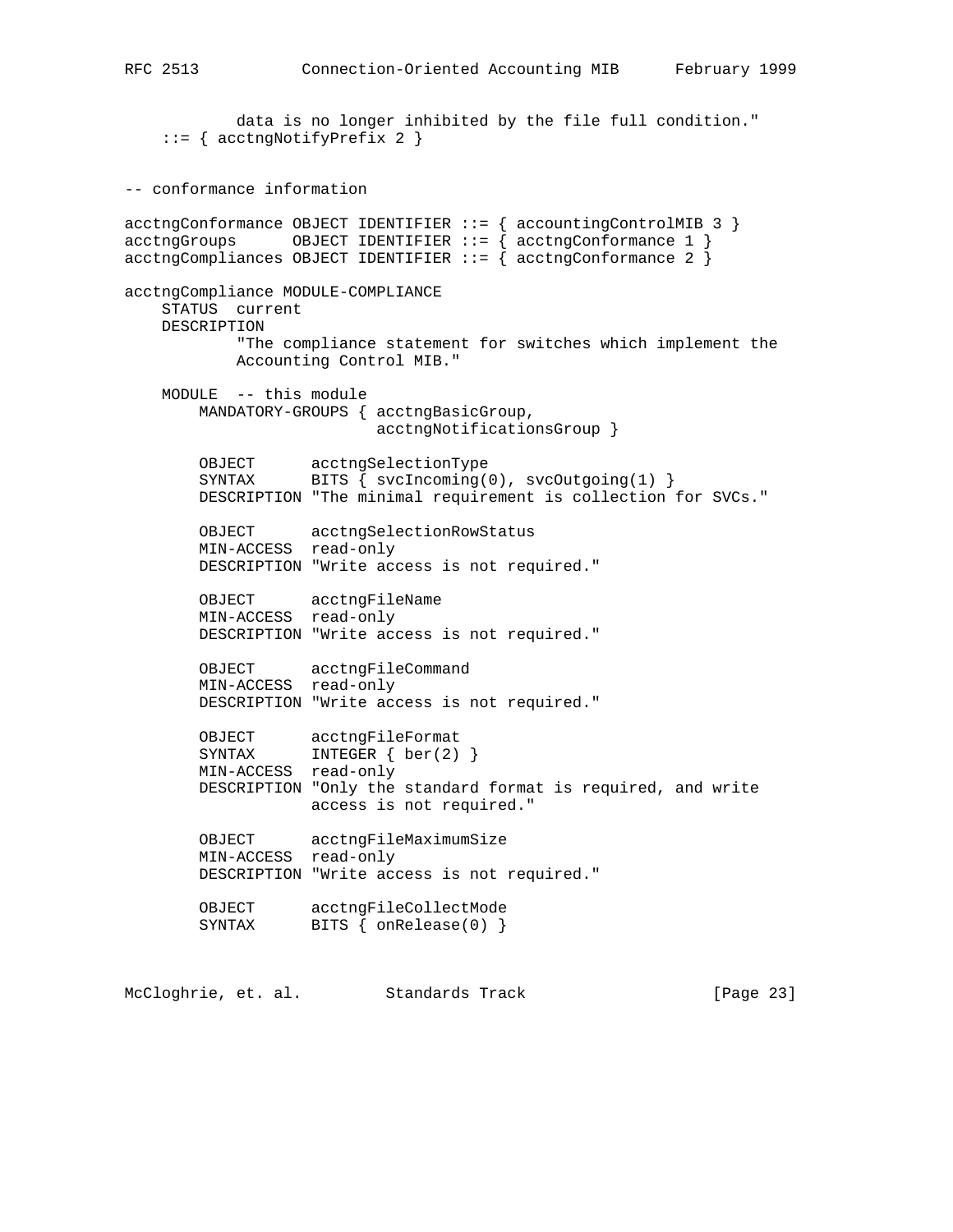```
 MIN-ACCESS read-only
        DESCRIPTION "The minimal requirement is for collection on
                    connection release."
 OBJECT acctngFileInterval
 MIN-ACCESS read-only
        DESCRIPTION "Write access is not required."
        OBJECT acctngFileCollectFailedAttempts
        MIN-ACCESS read-only
        DESCRIPTION "Write access is not required."
        OBJECT acctngFileRowStatus
        MIN-ACCESS read-only
        DESCRIPTION "Write access is not required."
     ::= { acctngCompliances 1 }
-- units of conformance
acctngBasicGroup OBJECT-GROUP
     OBJECTS { acctngSelectionSubtree, acctngSelectionList,
              acctngSelectionFile, acctngSelectionType,
              acctngSelectionRowStatus, acctngFileName,
              acctngFileNameSuffix, acctngFileDescription,
              acctngFileCommand, acctngFileMaximumSize,
              acctngFileCurrentSize, acctngFileRowStatus,
              acctngFileFormat, acctngFileCollectMode,
              acctngFileCollectFailedAttempts, acctngFileInterval,
              acctngFileMinAge,
              acctngAdminStatus, acctngOperStatus,
              acctngProtection, acctngAgentMode,
              acctngInterfaceEnable,
              acctngControlTrapThreshold,
           acctngControlTrapEnable<br>}
 }
     STATUS current
    DESCRIPTION
             "A collection of objects providing control of the basic
            collection of accounting data for connection-oriented
            networks."
    ::= { acctngGroups 1 }
acctngNotificationsGroup NOTIFICATION-GROUP
    NOTIFICATIONS { acctngFileNearlyFull, acctngFileFull }
    STATUS current
    DESCRIPTION
```
McCloghrie, et. al. Standards Track [Page 24]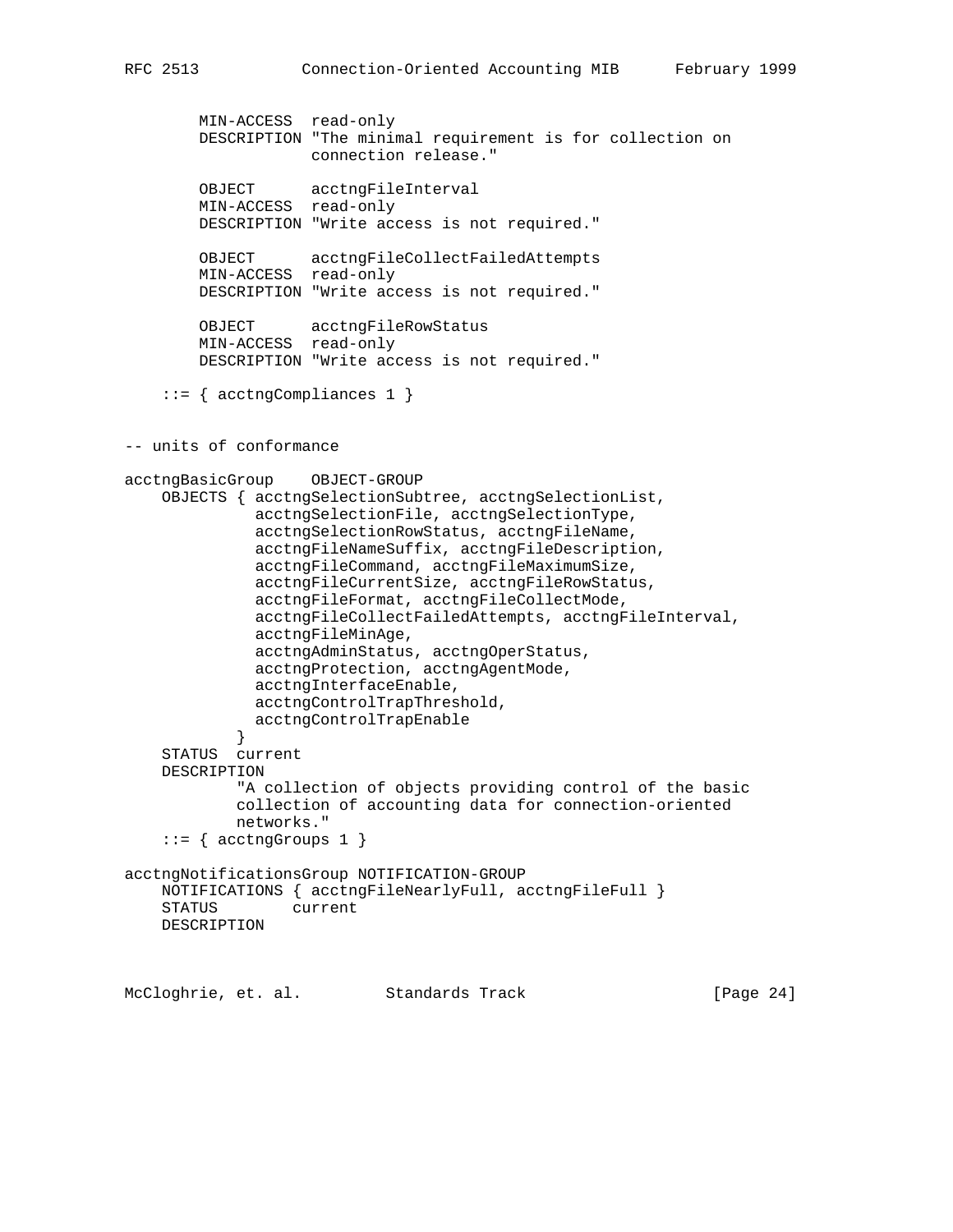"The notifications of events relating to controlling the collection of accounting data."  $::=$  { acctngGroups 2 }

END

5. Acknowledgements

The comments of the IETF's AToM MIB Working Group are acknowledged.

- 6. References
	- [1] Harrington, D., Presuhn, R. and B. Wijnen, "An Architecture for Describing SNMP Management Frameworks", RFC 2271, January 1998.
	- [2] Rose, M. and K. McCloghrie, "Structure and Identification of Management Information for TCP/IP-based Internets", STD 16, RFC 1155, May 1990.
	- [3] Rose, M. and K. McCloghrie, "Concise MIB Definitions", STD 16, RFC 1212, March 1991.
	- [4] Rose, M., "A Convention for Defining Traps for use with the SNMP", RFC 1215, March 1991.
	- [5] SNMPv2 Working Group, Case, J., McCloghrie, K., Rose, M. and S. Waldbusser, "Structure of Management Information for Version 2 of the Simple Network Management Protocol (SNMPv2)", RFC 1902, January 1996.
	- [6] SNMPv2 Working Group, Case, J., McCloghrie, K., Rose, M. and S. Waldbusser, "Textual Conventions for Version 2 of the Simple Network Management Protocol (SNMPv2)", RFC 1903, January 1996.
	- [7] SNMPv2 Working Group, Case, J., McCloghrie, K., Rose, M. and S. Waldbusser, "Conformance Statements for Version 2 of the Simple Network Management Protocol (SNMPv2)", RFC 1904, January 1996.
	- [8] Case, J., Fedor, M., Schoffstall, M. and J. Davin, "Simple Network Management Protocol", STD 15, RFC 1157, May 1990.
	- [9] SNMPv2 Working Group, Case, J., McCloghrie, K., Rose, M. and S. Waldbusser, "Introduction to Community-based SNMPv2", RFC 1901, January 1996.
	- [10] SNMPv2 Working Group, Case, J., McCloghrie, K., Rose, M. and S. Waldbusser, "Transport Mappings for Version 2 of the Simple Network Management Protocol (SNMPv2)", RFC 1906, January 1996.

McCloghrie, et. al. Standards Track [Page 25]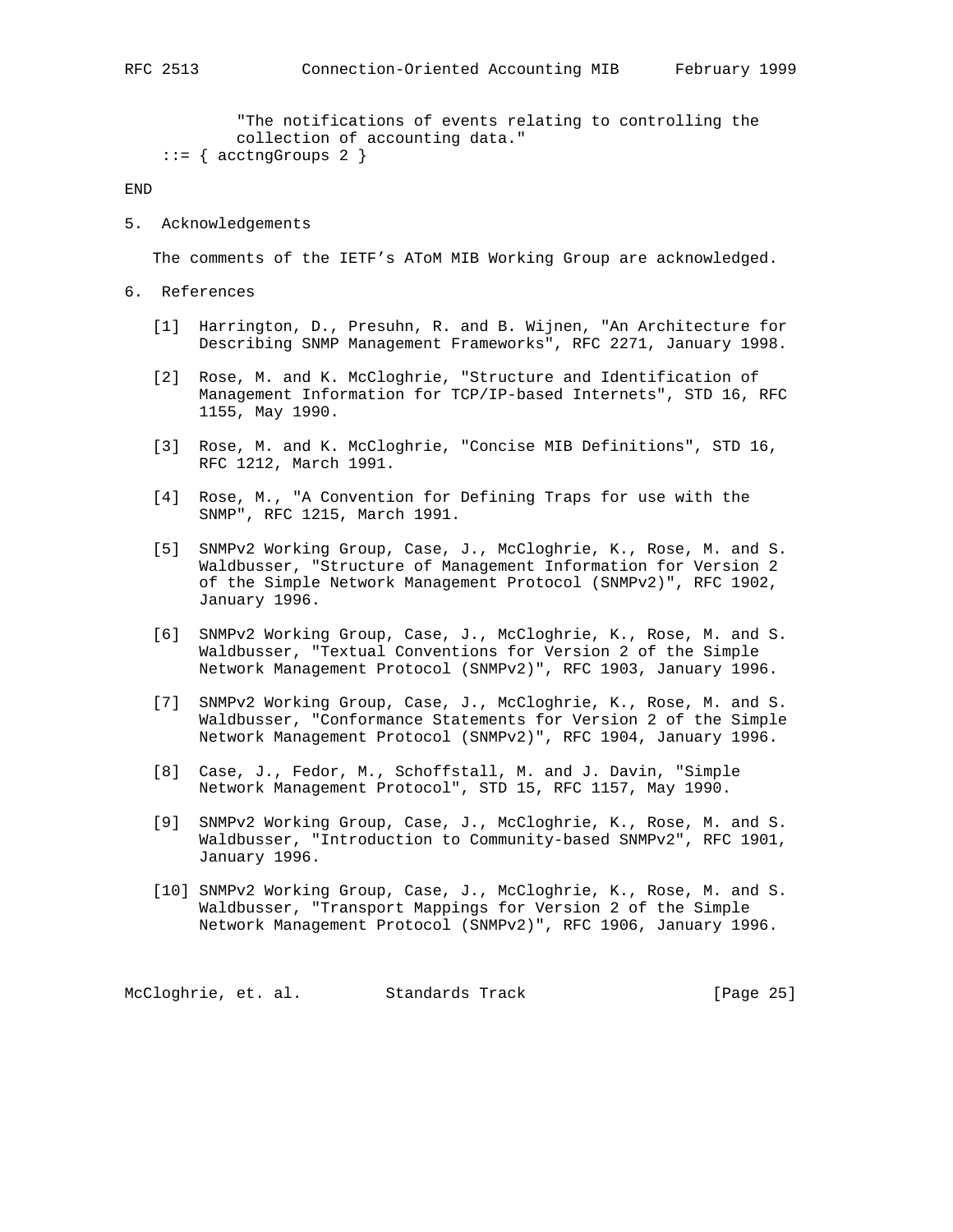- [11] Case, J., Harrington D., Presuhn R. and B. Wijnen, "Message Processing and Dispatching for the Simple Network Management Protocol (SNMP)", RFC 2272, January 1998.
- [12] Blumenthal, U. and B. Wijnen, "User-based Security Model (USM) for version 3 of the Simple Network Management Protocol (SNMPv3)", RFC 2274, January 1998.
- [13] SNMPv2 Working Group, Case, J., McCloghrie, K., Rose, M. and S. Waldbusser, "Protocol Operations for Version 2 of the Simple Network Management Protocol (SNMPv2)", RFC 1905, January 1996.
- [14] Levi, D., Meyer, P. and B. Stewart, "SNMPv3 Applications", RFC 2273, January 1998.
- [15] Wijnen, B., Presuhn, R. and K. McCloghrie, "View-based Access Control Model (VACM) for the Simple Network Management Protocol (SNMP)", RFC 2275, January 1998.
- [16] SNMPv2 Working Group, Case, J., McCloghrie, K., Rose, M. and S. Waldbusser, "Management Information Base for version 2 of the Simple Network Management Protocol (SNMPv2)", RFC 1907, January 1996.
- [17] Information processing systems Open Systems Interconnection, "Specification of Abstract Syntax Notation One (ASN.1)", International Organization for Standardization, Internation Standard 8824, December 1987.
- [18] Information processing systems Open Systems Interconnection, "Specification of Basic Encoding Rules for Abstract Syntax Notation One (ASN.1)", International Organization for Standardization, Internation Standard 8825, December 1987.
- [19] McCloghrie, K., Heinanen, J., Greene, W. and A. Prasad, "Accounting Information for ATM Networks", RFC 2512, February 1999.
- [20] Noto, M., Spiegel, E., and K. Tesink, "Definitions of Textual Conventions and OBJECT-IDENTITIES for ATM Management", RFC 2514, February 1999.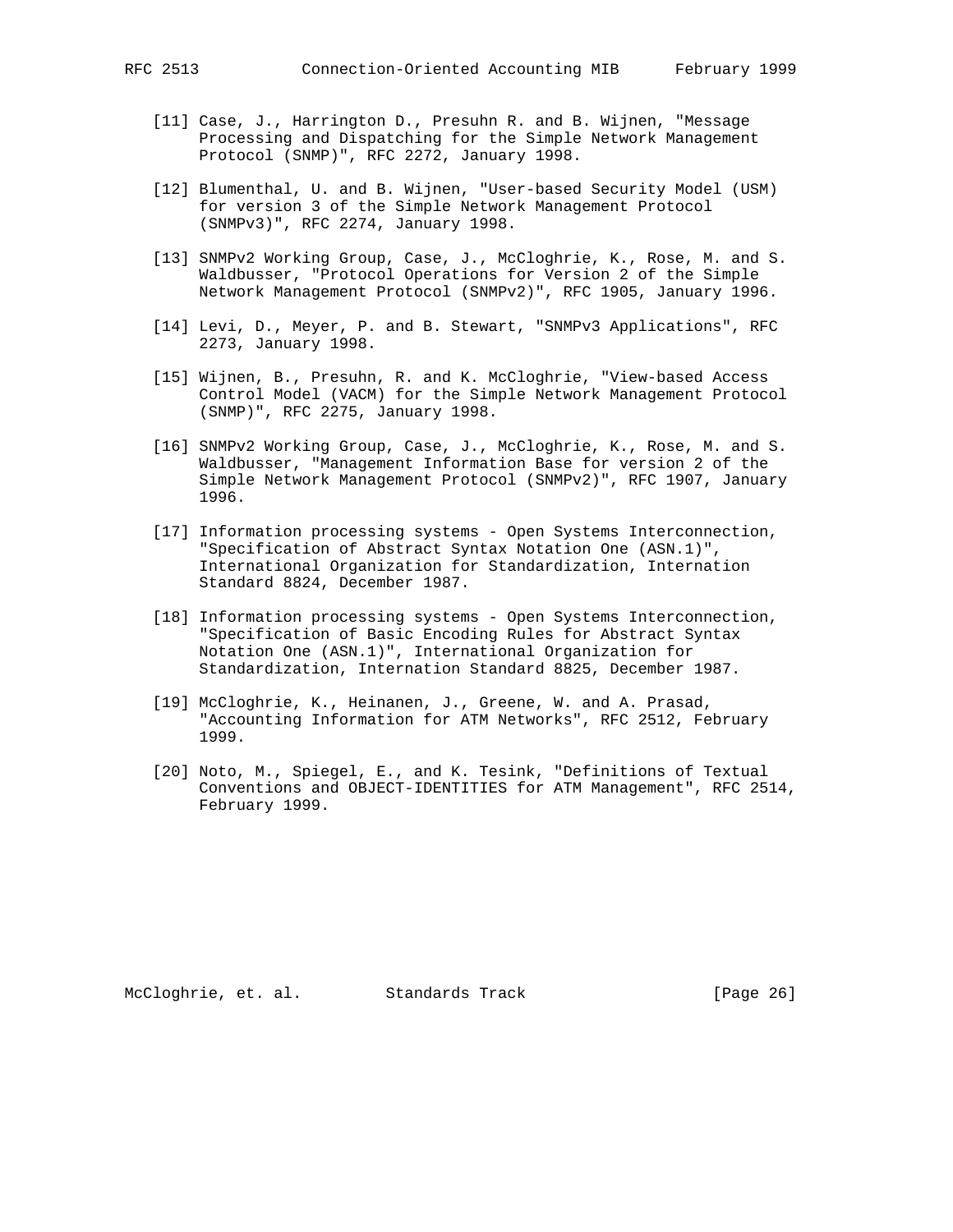## 7. Security Considerations

 The MIB defined in this memo controls and monitors the collection of accounting data. Care should be taken to prohibit unauthorized access to this control capability in order to prevent the disruption of data collection, possibly with fraudulent intent. Example of such disruption are disabling the collection of data, or causing the wrong set of data items to be collected.

 SNMPv1 by itself is not a secure environment. Even if the network itself is secure (for example by using IPSec), even then, there is no control as to who on the secure network is allowed to access and GET/SET (read/change/create/delete) the objects in this MIB.

 It is recommended that the implementers consider the security features as provided by the SNMPv3 framework. Specifically, the use of the User-based Security Model RFC 2274 [12] and the View-based Access Control Model RFC 2275 [15] is recommended.

 It is then a customer/user responsibility to ensure that the SNMP entity giving access to an instance of this MIB, is properly configured to give access to the objects only to those principals (users) that have legitimate rights to indeed GET or SET (change/create/delete) them.

8. IANA Considerations

 Prior to publication of this memo as an RFC, IANA is requested to make a suitable OBJECT IDENTIFIER assignment.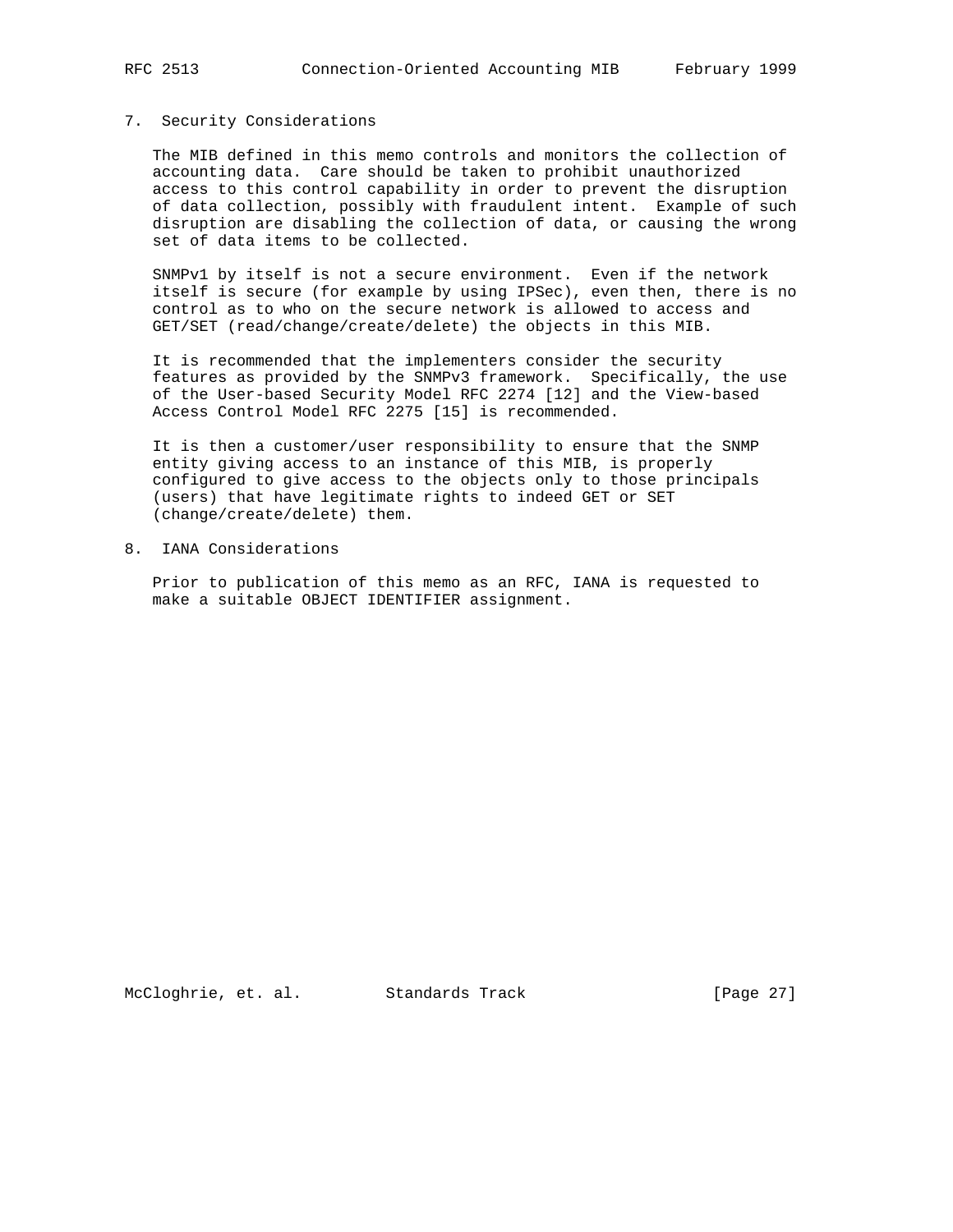9. Authors' Addresses

 Keith McCloghrie Cisco Systems, Inc. 170 West Tasman Drive, San Jose CA 95134

 Phone: +1 408 526 5260 EMail: kzm@cisco.com

 Juha Heinanen Telia Finland, Inc. Myyrmaentie 2 01600 VANTAA Finland

 Phone +358 303 944 808 EMail: jh@telia.fi

 Wedge Greene MCI Telecommunications Corporation 901 International Parkway Richardson, Texas 75081

 Phone: 214-498-1232 or 972-729-1232 EMail: wedge.greene@mci.com

 Anil Prasad Cisco Systems, Inc. 170 West Tasman Drive, San Jose CA 95134

 Phone: 408 525-7209 EMail: aprasad@cisco.com

McCloghrie, et. al. Standards Track [Page 28]